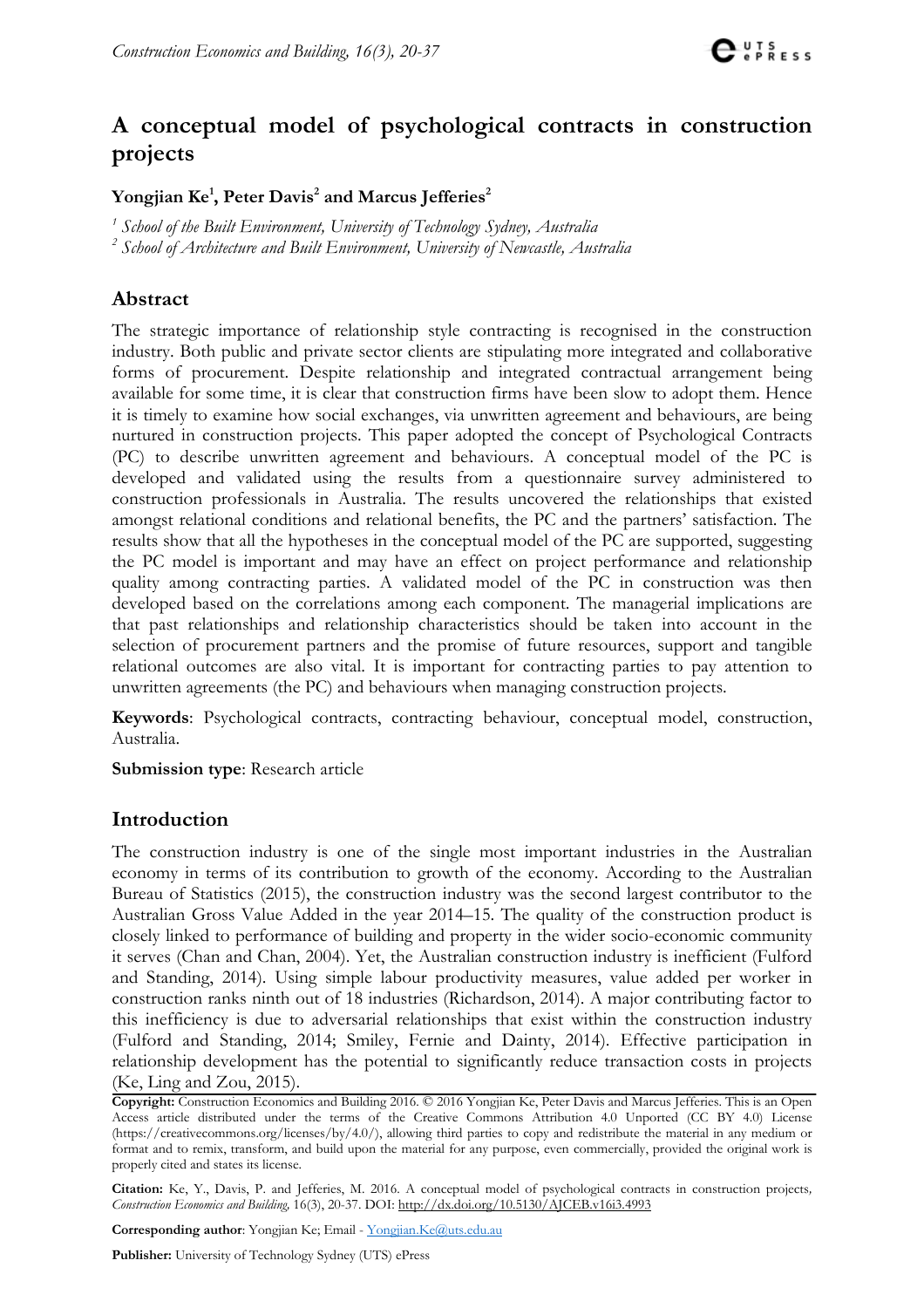In addition, both public and private sector clients are calling for more integrated and collaborative forms of procurement, such as Alliance or Public Private Partnerships (Department of Infrastructure and Regional Development, 2015). Despite relationship and integrated procurement opportunities being available for some time, it is clear that Australian firms have been slow to adopt them and those that have participated have problems in articulating significant benefits (Walker, Harley and Mills, 2015). Collaboration and relationship management are considered the major factors contributing to the functioning of collaborative forms of procurement (Walker, Harley and Mills, 2015; Walker and Lloyd-Walker, 2015).

Given the emphasis on the impact of relationships in construction literature (Cheung, Yiu and Chim, 2006; Davis and Love, 2011; Fulford and Standing, 2014; Walker, Harley and Mills, 2015), the following research question becomes noteworthy: how are relationships being nurtured in construction projects? In order to focus the findings, this research is limited to non-contractual agreement and behaviours, excluding contractual agreement and behaviours. Non-contractual behaviours are those that are not defined in the contractual documents and contracting parties are able to practice to a different extent according to their will (Sariola and Martinsuo, 2016). The reason is that non-contractual agreements and behaviours can better demonstrate the shared perceptions of contracting parties regarding practices that affect relationships in construction projects. In context this research adopts the concept of Psychological Contract (PC) mainly developed by Rousseau (1990) to explain non-contractual agreement and behaviours, which is defined as "individual beliefs in reciprocal obligations between employees and employers". Accordingly, this research aims to investigate whether the concept of PC can be applicable to the upstream (for example a client) or downstream (for example a specialist contractor) organisational relationships among procurement partners, and whether the PC can be adopted as a suitable framework to explore organisational relationships, thereby responding to the research question: how are relationships being nurtured in construction projects?

### **Literature review**

#### **Relationships in construction**

Doloi (2013) described that traditional contracting is one method within a procurement continuum for delivering projects in construction, in which formal contracts are used to enforce the obligations and rights among contracting parties (Cheung, Yiu and Chim, 2006). The relationship in a traditional construction project hence has a low degree of rationalism, often resulting in a difference of opinions on project issues (Love et al., 2011). Such contractual relationships support a common mantra being "your loss is my gain", which generates a variety of inefficiencies during project delivery (Doloi, 2013). Accordingly, there is a call for radical cultural change to reduce adversarial conflicts and increase productivity levels through integration of fragmented functions and different team working approaches (Rahman and Kumaraswamy, 2004; Lloyd-Walker, Mills and Walker, 2014).

Relational contracting is based on recognition of mutual benefits and win–win scenarios and involves cooperative relationships between contracting parties (Rahman and Kumaraswamy, 2004). A range of relational contracting approaches have been implemented across many countries to facilitate deeper collaborative relationships, such as partnering, alliance and public private partnership. Lahdenperä (2012) compared three different contractual arrangements including partnering, alliance and integrated project delivery and concluded that the core of philosophy in three arrangements is to generate a cooperative and trustful climate for implementation for the best of the project. Similar findings are observed in Ling et al. (2014a) and Lu et al. (2015) suggesting that relational governance can improve the relationships among contracting parties, thereby improving project performance in construction projects.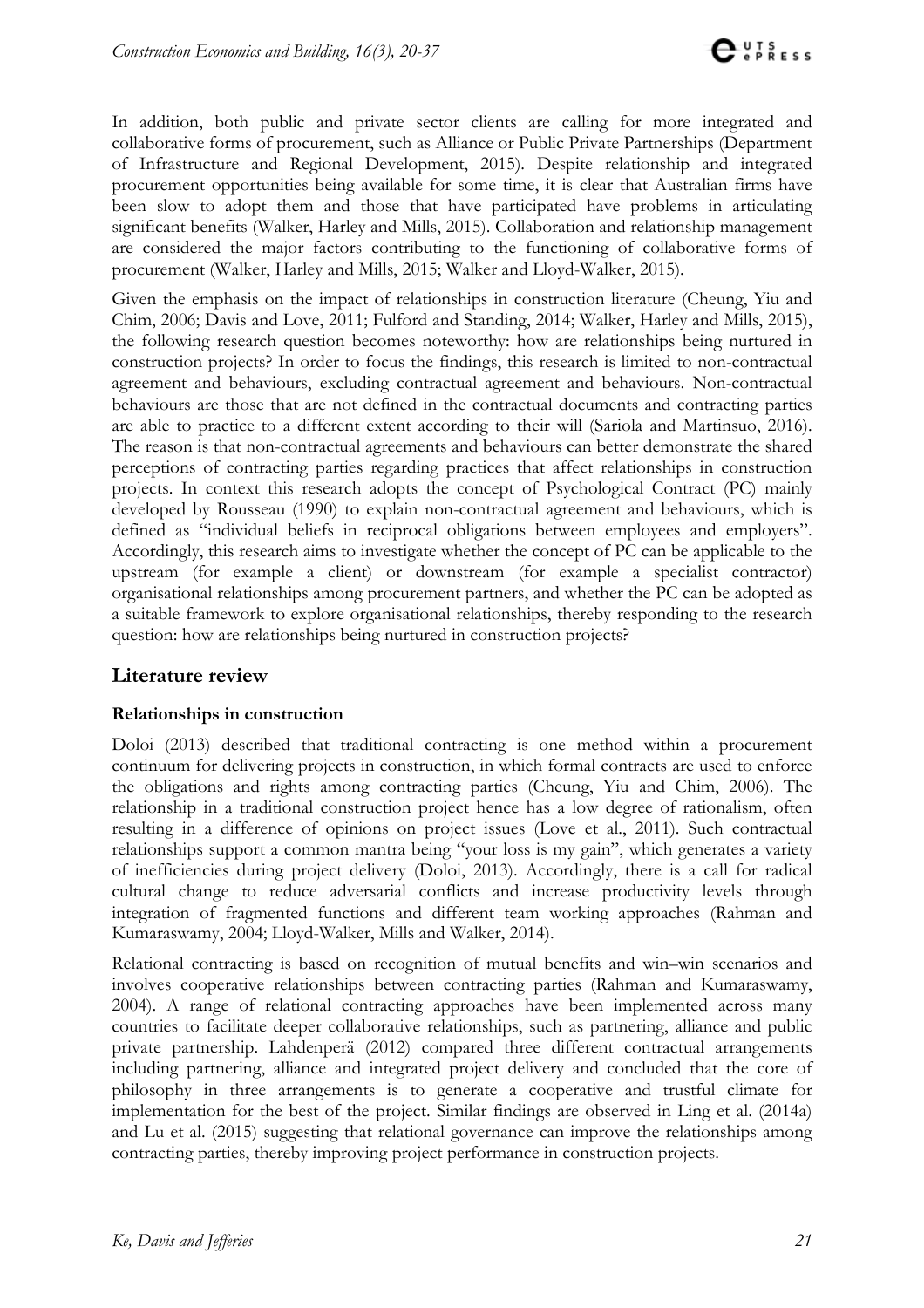Apart from the mentioned procurement approaches in studying relationships, individual research has also been performed to identify certain factors or elements which may affect relations and bonds between the parties in construction (Jelodar, Yiu and Wilkinson, 2016). Attributes such as trust and mutual goals can also effect collaboration and relationships (Meng, 2010). Jin and Ling (2005) developed a framework for fostering trust and building relationship. Wong et al. (2008) categorized three major types of trust: system-based, cognition-based and affect-based trust. Accordingly, because of the formal and structured focus to relationships in construction projects, contracting strategies such as the commitment, mutual trust and cooperation have been developed to fulfil the relational prerequisite (Ke, Ling and Zou, 2015).

#### **Psychological Contract (PC)**

The term PC refers to the unwritten expectations of an employment relationship as distinct from the formal codified employment contract. It first gained popularity in human resource studies during the 1990s (Rousseau, 1990; Rousseau, 1995; Sparrow and Marchington, 1998). The basis of the PC relationship within a firm is reciprocity between the organization and employees on the perceived obligations and expectations from one another (Guest and Conway, 2002). What is clear is that as the PC evolves around individual beliefs and perceptions, it is highly subjective and can be particular to each employee (Rousseau, 1995). In essence, the PC constitutes an unwritten agreement between the organization and employees based on mutually accepted promises and obligations among the organization and the employees (Sparrow and Marchington, 1998). The PC theory has been widely adopted in many different sectors, such as education (Bordia, Bordia and Restubog, 2015), hospitality (Bashir and Nasir, 2013), and banking (Yang and Fu, 2013).

#### **PC in construction**

In 2004 a team of British academics first wrote about PC displayed by construction project managers (Dainty, Raiden and Neale, 2004). Dainty, Raiden and Neale (2004) investigated the dynamics that govern the PC between construction project managers and employees in order to understand its influence on employee turnover. Interestingly to the context of this research they identified that understanding based on trust in the PC was being undermined at the time by organisational change that encompassed flattened organisational structures and overall expansion (Raiden, Dainty and Neale, 2009). Studying employee resourcing in construction Raiden, Dainty and Neale (2009) observed inconsistencies due to a reliance on line management personal assessments. These decisions potentially disillusion employees through a violation of the psychological contract. As a result, a more flexible approach to employee resourcing in construction organizations was suggested, where individuals' preferences and expectations are taken into account throughout resourcing processes Raiden, Dainty and Neale (2009). Most recently, Dainty and Loosemore (2013) reinforced the link between the individualization of the employment relationship, productivity maximisation and the PC. They also noted that intrinsic rewards are becoming more important in the job market, citing an example from their case study where individuals involved on a construction project suggested that the PC offers scope for creativity, innovation and a feeling of long-term impact on their environment (Dainty and Loosemore, 2013).

Although the importance of relationships in construction has been extensively discussed in literature, non-contractual relationship-based agreement and behaviours are not distinguished from contractual arrangements. Non-contractual agreement and behaviours can better demonstrate the shared perceptions of contracting parties regarding relationships in construction, as they are able to practice to different extents according to will. Such noncontractual agreement and behaviours can be explained by the concept of PC, which has been widely adopted in many different sectors except construction. Beyond the above-mentioned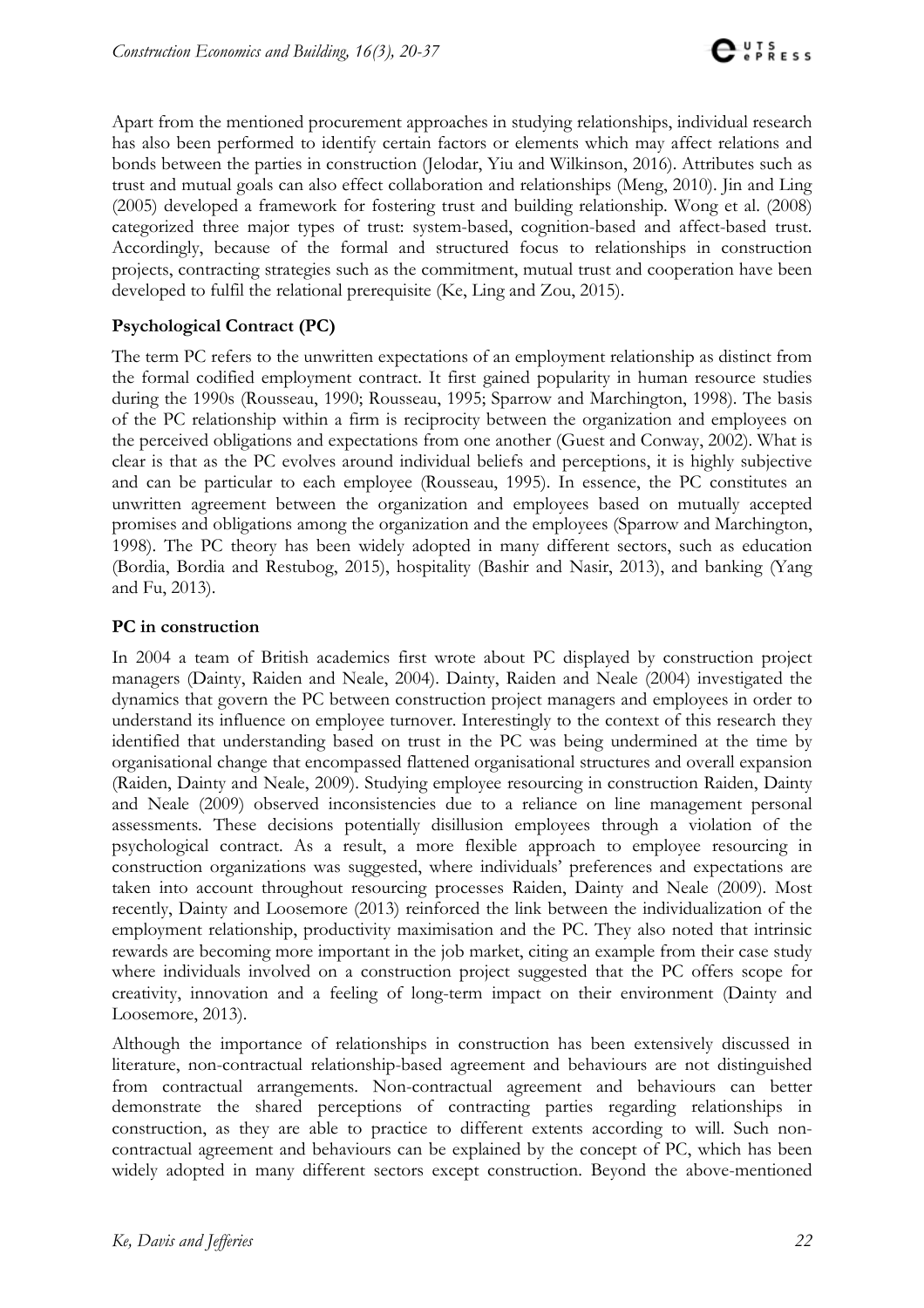limited body of scholarly writing, studies centred on the application of the PC in the construction industry have been largely unexplored, with the exception of recent interest specifically related to PC and workplace safety (Walker, 2010; Walker, 2013; Walker and Hutton, 2006). Consequently, it is not known whether the PC can be applicable to the upstream (for example a client) or downstream (for example a specialist contractor) organisational relationships among procurement partners. Accordingly, this paper focuses on the impact of the PC in construction projects. The specific objective of this paper is to develop a conceptual model of the PC to explore organisational relationships in construction projects. The proposed conceptual model will provide in-depth explanations to the research question: how are relationships being nurtured in construction projects?

### **Preliminary conceptual model of the PC**

As described in the literature review, previous models of the PC displayed a relationship of exchange between an organization and an employee (Guest and Conway, 2004). Employee variables from the employee's perspective include a range of individual biographical and occupational factors, including type of employment contract, possible variations in orientations towards work and levels of job involvement. Organizational variables include human resource practices in place that might help to shape levels of trust and fairness. Adapting Guest and Conway's (2004) work, a preliminary conceptual model of the PC in construction was developed and is shown in Figure 1. The term PC in this paper refers to unwritten agreement and behaviours between a construction firm and its upstream or downstream procurement partners. The PC model in construction includes unwritten agreement and behaviours that are elaborated in the following subsections. The label number in each construct is the question number from the adapted questionnaire, which is explained in the Research Methodology. In the conceptual model, the relational conditions include past relationships and future appropriate resources and support; the relational benefits consist of perceived future tangible relational outcomes and intrinsic relationship characteristics benefits.

#### **Unwritten agreement**

Trust (Q19) is an important unwritten agreement amongst contracting parties in construction projects (Morgan and Hunt, 1994). Previous research indicates that the contributions of trust in construction contracting include improvements of time, cost and quality of construction projects, a reduction of adversarial relationships and the promotion of co-operation (Wong et al., 2008). Trust building is often connected with the principles of collaborative procurement methods (Davis and Walker, 2007). In a trusting relationship such as a PPP or an alliance, which represent the most integrated of delivery systems in a procurement continuum, stakeholders are able to focus on essential long-term benefits that include reduced conflict and maximised mutual benefits (Love et al., 2014). Other examples of long-term benefits are to provide enhanced competitiveness, innovation and productivity (Davis and Love, 2011). In the past a procurement partner's perception of trust has been measured using a scale developed by Morgan and Hunt (1994) to capture the level of reliability (participants do what they say), integrity and confidence.

Commitment (Q20) is closely aligned to trust, which is essential to long-term relationships and follows the conviction of contracting parties that remaining in the relationship would provide better outcomes than not (Morgan and Hunt, 1994; Leung, Yu and Chong, 2015). Commitment is contextualised in a similar way to mutuality, loyalty and the forsaking of others and is clearly distinguishable in long-term relationships (Gundlach, Achrol and Mentzer, 1995; Liu et al., 2014). Commitment of contracting parties keeps the team motivated, driven towards successful completion of the project (Jha and Iyer, 2007; Leung, Yu and Chong, 2015). It is often regarded as one of critical success factors in construction projects (Chen and Chen, 2007; Ling et al., 2014b; Liu et al., 2014). In the survey commitment scales were adapted from Gundlach, Achrol and Mentzer (1995).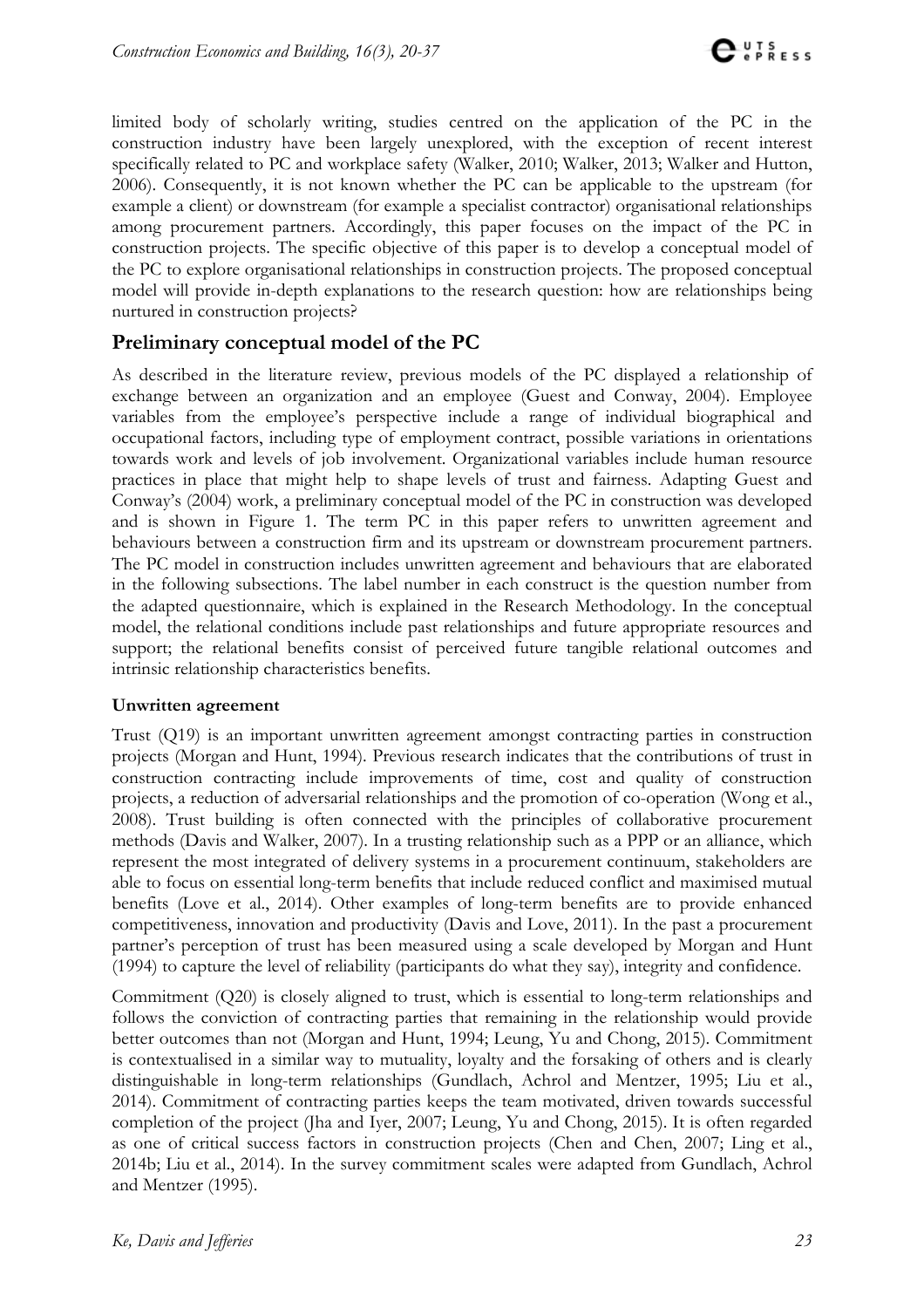

Figure 1: Preliminary conceptual model of the PC in construction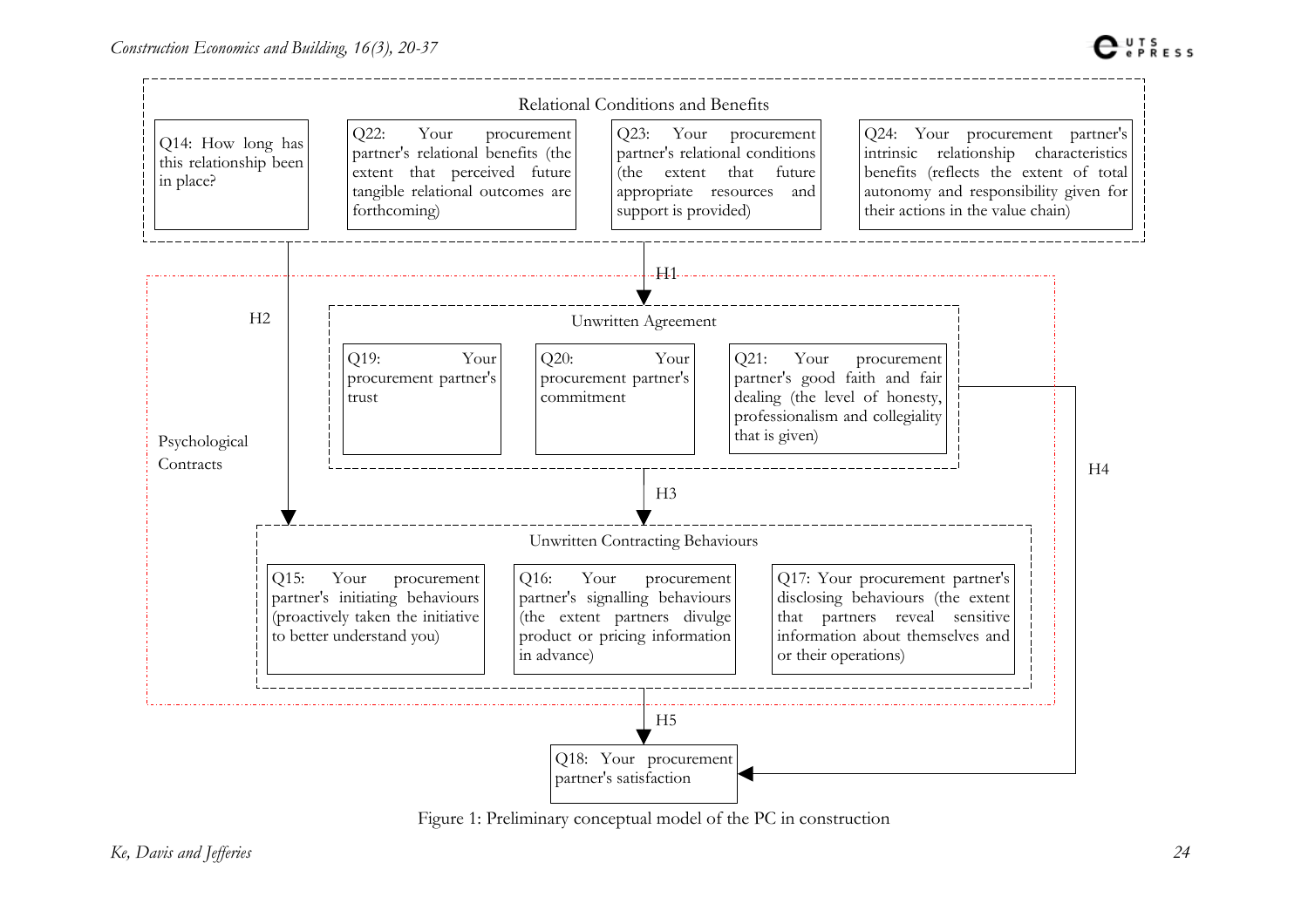Gundlach, Achrol and Mentzer (1995) suggested that relational social norms (staying together…, …mutual benefit and trust…, …accommodating one another…) are pivotal and underpin the commitment process. They produced an interesting perspective as a subset of questions that requested respondents to reflect on their procurement partner's good faith and fair dealing (Q21). Commitment depicts the level of honesty, professionalism and collegiality that a firm perceives from its upstream or downstream procurement partner. The implied duty of good faith and fair dealing has been described as the obligation to refrain from doing anything that will damage the right of the other party to receive the benefits (Wyse and Malik, 2005).

#### **Unwritten contracting behaviours**

In addition to all the contractual obligations (written terms of the contract), a construction contract may give rise to implied behavioural obligations. One such obligation is relational communication, which is defined as the formal and/or informal sharing of meaning and timely information between contracting parties (Cheng et al., 2001). This is measured using the scale developed by Leuthesser and Kohli (1995) to tap the extent of initiating (Q15), signalling (Q16) and disclosing (Q17) behaviours within relationships.

Leuthesser and Kohli (1995) defined initiating behaviour (Q15) as a downstream provider's advanced understand of specific needs of buyers. In an attempt to improve service quality, they help buyers obtain a competitive advantage. In a construction context, it refers to a firm that proactively take the initiative to better understand its procurement partner. For example, a construction firm makes an effort to learn how to help its procurement partner reduce costs, gain maximum benefit from its input, and essentially become more competitive.

Signalling behaviour (Q16) means that sellers actively inform the buyers of products and market information (Leuthesser and Kohli, 1995). In this research, it is interpreted that a construction firm gives its procurement partner ample notice of advance delivery schedules and any planned/unplanned changes in procedures, team makeup, service or quality of the product.

Disclosing behaviour (Q17) means that sellers would not conceal necessary information from buyers (Leuthesser and Kohli, 1995). In construction projects, it can be regarded as the extent that a construction firm reveals sensitive information about itself and/or its operations. For instance, a construction firm may openly talk about weaknesses in its organisation, provide a clear picture of what goes on behind-the-scenes, and communicates explicitly its expectations of its procurement partner.

#### **Hypotheses**

In light of the above, five research hypotheses are set out below.

- H1: Better relational conditions and benefits would lead to a higher level of unwritten agreement between contracting parties;
- H2: Better relational conditions and benefits would lead to a higher extent of unwritten contracting behaviours between contracting parties;
- H3: When the level of unwritten agreement between contracting parties increase, unwritten contracting behaviours are adopted to a greater extent;
- H4: A higher level of unwritten agreement between contracting parties would lead to a higher satisfaction; and
- H5: A higher extent of unwritten contracting behaviours between contracting parties would lead to a higher satisfaction.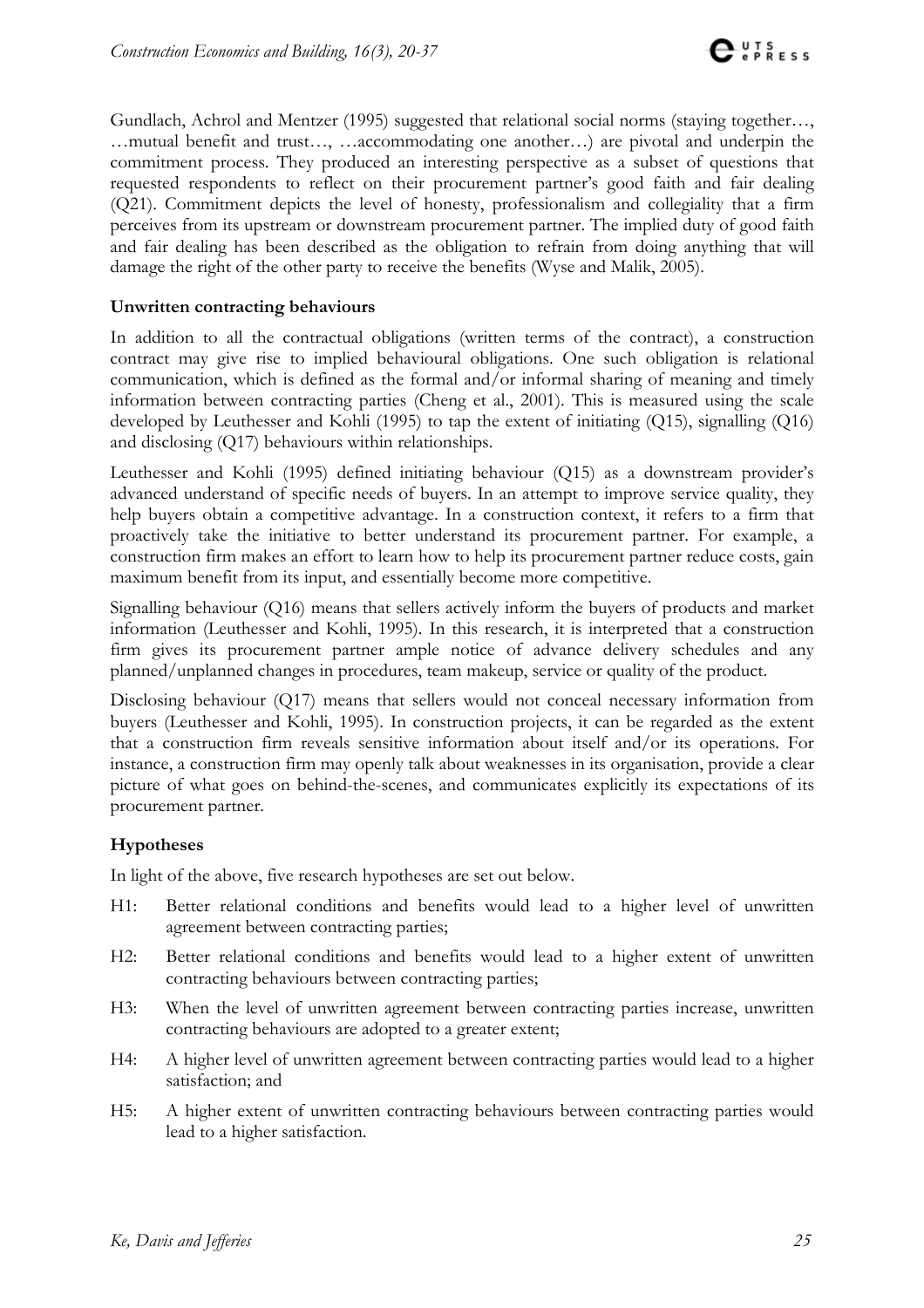# **Research method**

A structured questionnaire survey was adopted to collect data to test the above-mentioned hypotheses from the preliminary conceptual model. A robust critique of a preliminary survey instrument (adapted from 4 substantial and rigorously tested instruments) was devised and undertaken. Subsequently, a pilot of the survey instrument was administered via Survey Monkey<sup>®</sup> to a purposive sample of practitioners, including the focus group participants, for verification and final amendment, which is reported in Jefferies, Davis and Ke (2015).

The questionnaire contained 25 questions using scales adapted from: Leuthesser and Kohli (1995) to determine the extent of initiating, signalling and disclosing behaviours; Morgan and Hunt (1994) to measure trust; Gundlach, Achrol and Mentzler (1995) to evaluate commitment and good faith & fair dealing; and Rousseau and Tijoriwala (1998) to examine the relational conditions and benefits. The items in the scale reflect perceptions about the procurement partner across these aspects, which have been explained in the section of preliminary conceptual model. A specific question determined satisfaction with the partners. The details of the questionnaire are presented in the appendix. All items in these measures use a 5-point Likert scale with strongly disagree and strongly agree as anchors (Bryman, 2012).

The survey was electronically administered online via Survey Monkey® to a sample of 109 construction managers involved with project delivery. The sample was established with careful considerations of the population. As the information solicited requires in-depth knowledge and sound experience about project delivery, a purposive approach was adopted to select experts who should satisfy at least one of the following criteria:

- Criterion 1: Having extensive working experience in construction projects in Australia.
- Criterion 2: Having current/recent and direct involvement in project procurement of construction projects in Australia.
- Criterion 3: Having a sound knowledge and understanding of the delivery of construction projects.

Analysis of the results using SPSS enabled the development and validation of the conceptual model. The main statistical methods used were Pearson's correlation analysis (Ke, Ling and Zou, 2015) to determine whether the hypotheses are true. Each pair of variables in the Pearson's correlation analysis comprised one dependent question and one independent question.

### **Results and discussions**

A total of 53 valid responses were returned. It may be observed that a large majority of respondents are male, with only 10% of the respondents being female. Most of the respondents were between 30 and 60 years of age (28% in the 30 - 39 years-old bracket, 25% in the 40 - 49 year-old bracket and over 30% in the 50 - 59 year-old bracket), overall 17% fell outside of this parameter with nearly 8% in the 21 - 29 year-old bracket and 9.5% over 60 years old. Over 22% of the respondents had in excess of 30 years' experience in project delivery, 15% of the respondents had 26 - 30 years' experience and a further 11.3% had 21 - 25 years' experience. It can hence be seen that the respondents were experienced in their roles.

With regard to the sample validity, it is observed that 53 sets of valid responses were received, representing a response rate of 48.6%. Moreover, Cronbach's alpha value of research instrument is 0.961, suggesting that the responses have a high internal consistency (Nunnally, 1978). It is therefore concluded that these data are reliable and further statistical analyses may be conducted.

Tables 1-5 (refer to Figure 1 for descriptions of the label numbers in Tables 1-5 and Figure 2) present the results of Pearson's correlation analyses for hypotheses 1-5 respectively. There is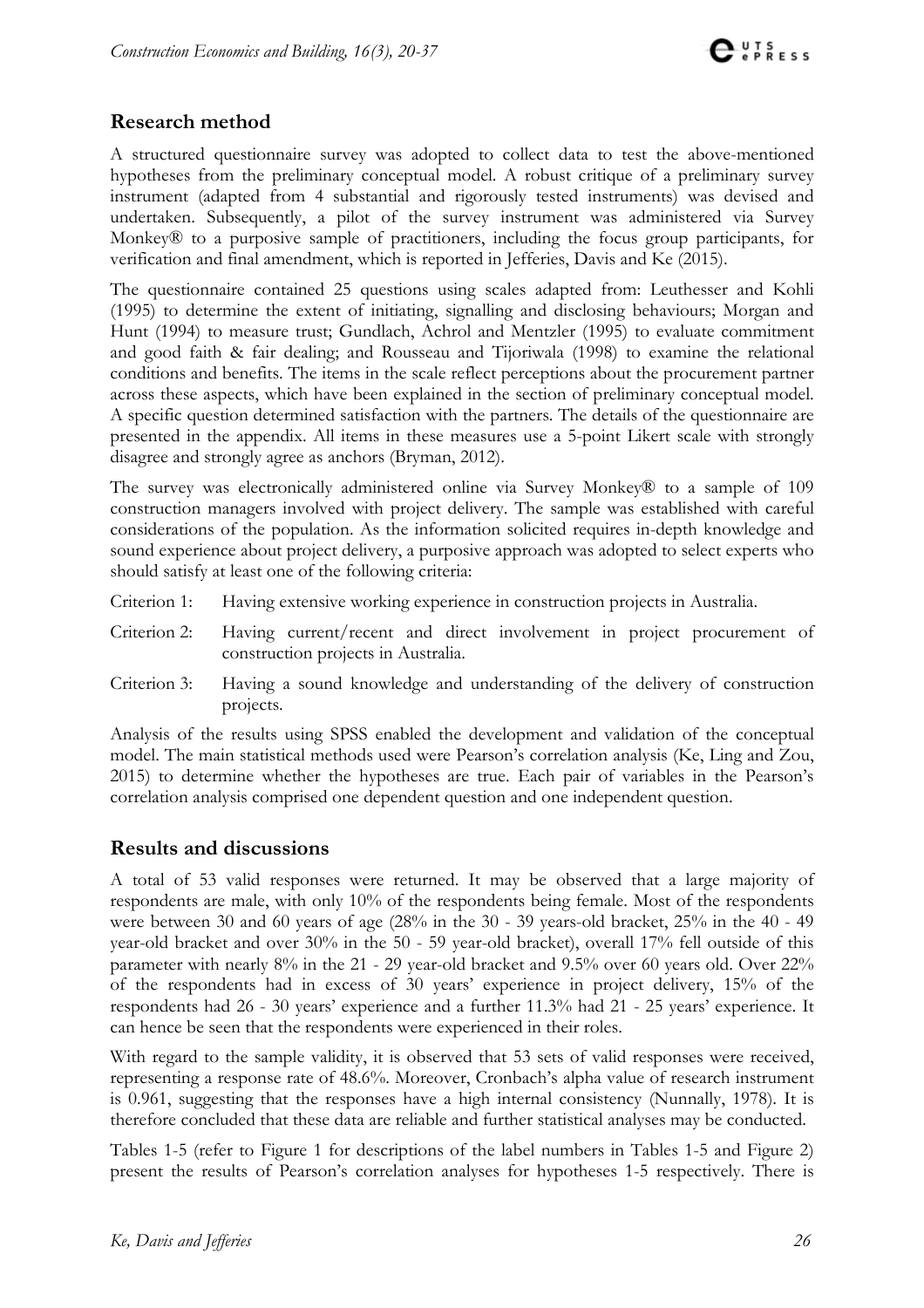significant correlation in all tables, which proves that all research hypotheses are true. These significant correlations are further depicted in Figure 2. The arrows in Figure 2 denote the relationship of impacts tested from hypotheses. Therefore, please refer to Figure 1 for the descriptions of elements in the conceptual model and Figure 2 for the relationship of impacts.

|                               |                     | Q19 Trust | Q20<br>Commitment | Q21 Good faith<br>and fair dealing |
|-------------------------------|---------------------|-----------|-------------------|------------------------------------|
| Q14 Length of<br>relationship | Pearson Correlation | $0.368**$ | $0.391**$         | 0.226                              |
|                               | Significance        | 0.007     | 0.004             | 0.104                              |
| Q22 Relational<br>benefits    | Pearson Correlation | 0.253     | $0.314*$          | 0.213                              |
|                               | Significance        | 0.067     | 0.022             | 0.125                              |
| Q23 Relational<br>conditions  | Pearson Correlation | $0.320*$  | 0.215             | $0.302*$                           |
|                               | Significance        | 0.020     | 0.123             | 0.028                              |
| Q24 Intrinsic<br>benefits     | Pearson Correlation | $0.477**$ | $0.493**$         | $0.335*$                           |
|                               | Significance        | 0.000     | 0.000             | 0.014                              |

Table 1: Correlation of relational conditions and benefits to unwritten agreement

\*\*. Correlation is significant at the 0.01 level (2-tailed).

\*. Correlation is significant at the 0.05 level (2-tailed).

Table 2: Correlation of relational conditions and benefits to unwritten behaviours

|                               |                     | Q15 Initiating<br>behaviours | Q16 Signalling<br>behaviours | <b>Q17 Disclosing</b><br>behaviours |
|-------------------------------|---------------------|------------------------------|------------------------------|-------------------------------------|
| Q14 Length of<br>relationship | Pearson Correlation | 0.243                        | 0.271                        | $0.411**$                           |
|                               | Significance        | 0.080                        | 0.050                        | 0.002                               |
| Q22 Relational<br>benefits    | Pearson Correlation | $0.415**$                    | 0.228                        | 0.117                               |
|                               | Significance        | 0.002                        | 0.100                        | 0.403                               |
| Q23 Relational<br>conditions  | Pearson Correlation | $0.393**$                    | $0.396**$                    | 0.196                               |
|                               | Significance        | 0.004                        | 0.003                        | 0.160                               |
| Q24 Intrinsic<br>benefits     | Pearson Correlation | $0.431**$                    | $0.559**$                    | $0.418**$                           |
|                               | Significance        | 0.001                        | 0.000                        | 0.002                               |

Table 3: Correlation of unwritten agreement to unwritten behaviours

|                  |                     | Q15 Initiating<br>behaviours | Q16 Signalling<br>behaviours | <b>Q17 Disclosing</b><br>behaviours |
|------------------|---------------------|------------------------------|------------------------------|-------------------------------------|
| Q19 Trust        | Pearson Correlation | $0.658**$                    | $0.699**$                    | $0.755**$                           |
|                  | Significance        | 0.000                        | 0.000                        | 0.000                               |
| Q20              | Pearson Correlation | $0.430**$                    | $0.586**$                    | $0.597**$                           |
| Commitment       | Significance        | 0.001                        | 0.000                        | 0.000                               |
| Q21 Good faith   | Pearson Correlation | $0.295*$                     | $0.550**$                    | $0.488**$                           |
| and fair dealing | Significance        | 0.032                        | 0.000                        | 0.000                               |

Table 4: Correlation of unwritten agreement to satisfaction

|                         |                     | Q18 Partner's satisfaction |
|-------------------------|---------------------|----------------------------|
| Q19 Trust               | Pearson Correlation | $0.759**$                  |
|                         | Significance        | 0.000                      |
| Q20 Commitment          | Pearson Correlation | $0.572**$                  |
|                         | Significance        | 0.000                      |
| Q21 Good faith and fair | Pearson Correlation | $0.393**$                  |
| dealing                 | Significance        | 0.004                      |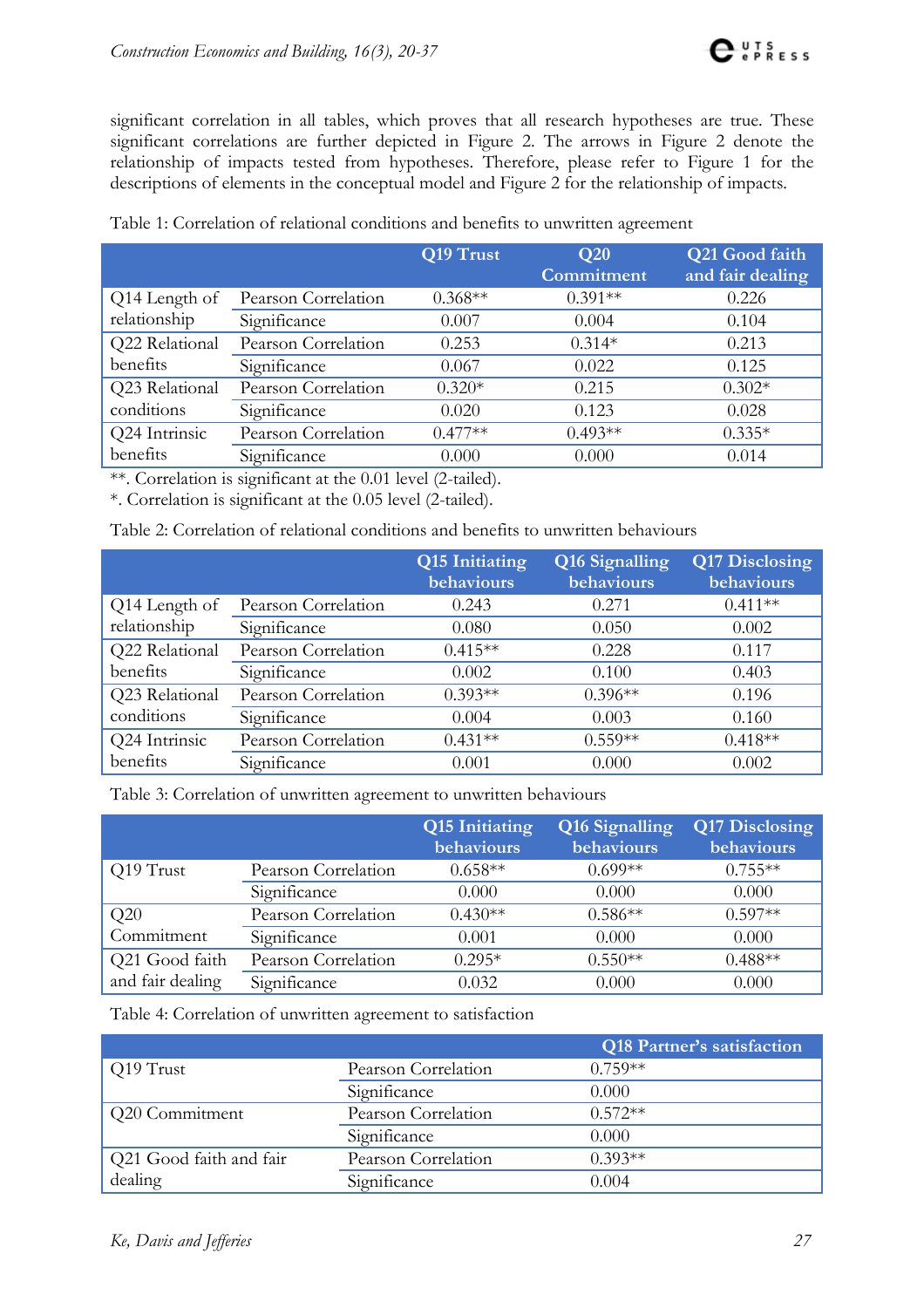|                           |                     | Q18 Partner's satisfaction |
|---------------------------|---------------------|----------------------------|
| Q15 Initiating behaviours | Pearson Correlation | $0.640**$                  |
|                           | Significance        | 0.000                      |
| Q16 Signalling behaviours | Pearson Correlation | $0.593**$                  |
|                           | Significance        | 0.000                      |
| Q17 Disclosing behaviours | Pearson Correlation | $0.619**$                  |
|                           | Significance        | 0.000                      |

Table 5: Correlation of unwritten behaviours to satisfaction



Figure 2: Validated conceptual model of the PC in construction

#### **Enabling factors**

In the conceptual model, relational conditions and relational benefits are the enabling factors of the PC, while the PC leads to the satisfaction of the partners. Questions 14, 22, 23 and 24 describe enabling factors and comprised, the duration of the relationship, procurement partners' relational benefits and conditions and intrinsic relationship benefits, these may be seen in Figure 1. Overall we describe these as Relational Conditions and Benefits or Enabling Factors.

The length of past relationships (Q14) is correlated with trust (Q19), commitment (Q20) and disclosing behaviours (Q17). When contracting parties have a longer past relationship, they are more likely to trust, be committed, act honestly, and disclose sensitive information with each other. This is consistent with Wong et al. (2008) who suggests trust develops from the confidence built upon understanding and knowledge that reveals the cognitive bearings of an organisation. Within a past relationship, the track record of past performance, the success of past interaction, and the extent of similarity or norms are the foundation of trust. Trust and friendship present in ongoing good relationships would provide further reasons for contracting parties to be more willing to communicate openly and compromise when problems arise (Ke, Ling and Zou, 2015). In PC terms a 'breach of the relationship', should it occur, would be less likely to cause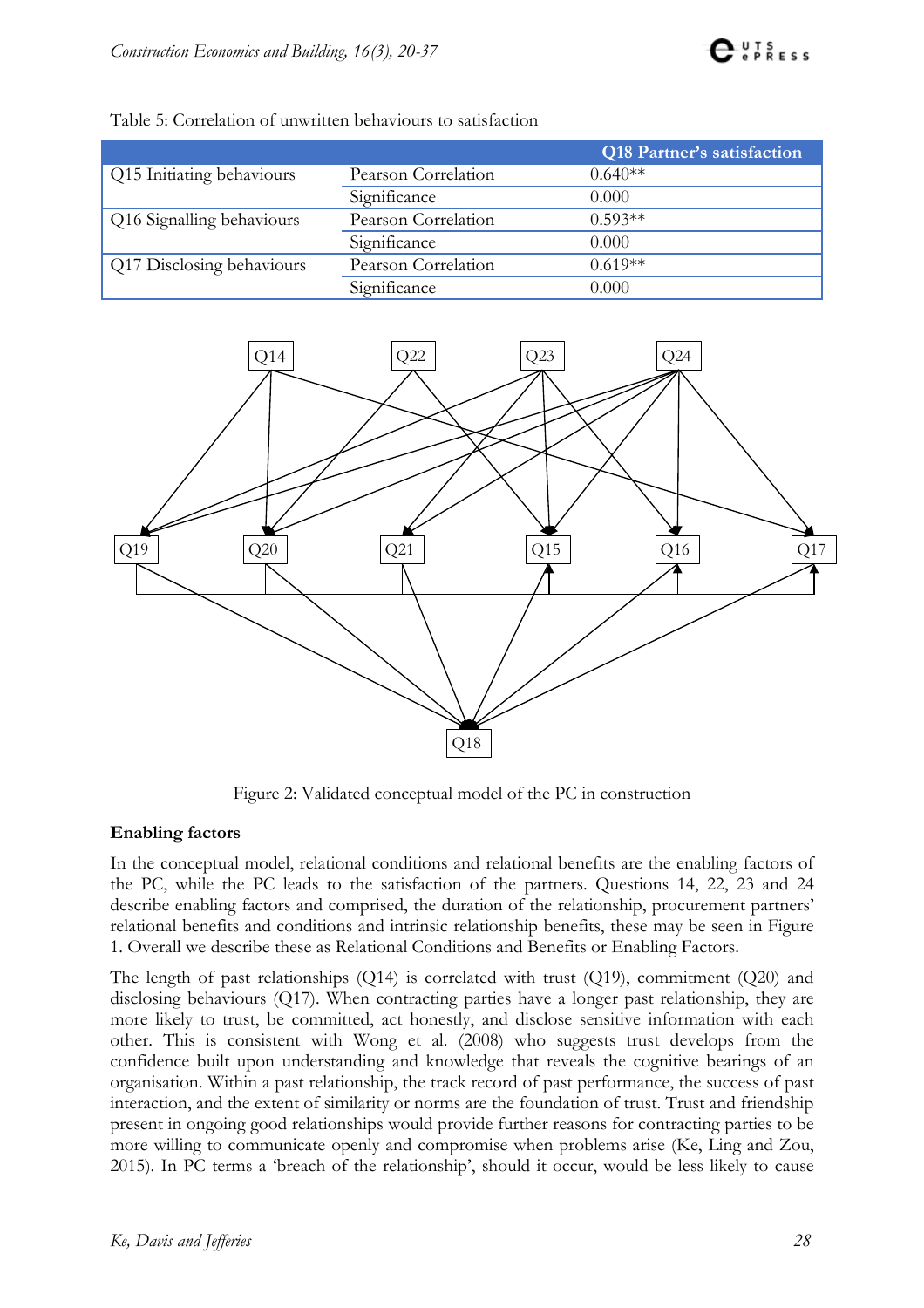abject failure. The managerial implication arising from the foregoing is that positive past relationships have a significant and positive affect on procurement partners.

Another enabling factor is the extent that perceived future tangible relational outcomes are forthcoming (Q22). Future tangible relational outcomes are correlated with commitment (Q20) and initiating behaviours (Q15). Knowing the promise of future tangible relational outcomes, contracting parties are likely to present commitment and participation in order to receive a tied future gain (Scholl, 1981). A number of empirical investigations also view commitment as a set of behavioural intentions derived from the expectation of future rewards (Davis and Walker, 2007). Initiating behaviours also displayed here reflect the extent that a construction firm has proactively taken the initiative to better understand their procurement partners, because they are revealing their commitment to the project, and in particular, the importance of expectations into the future (Ling et al., 2014b).

The extent that future appropriate resources and support is provided (Q23) is correlated with trust (Q19), good faith and fair dealing (Q21), initiating behaviours (Q15) and signalling behaviours (Q16). The promise of future appropriate resources and support explicates implicit expectations and determination, which initially enable the development of trust (Wong et al., 2008). The expectations and initial trust then motivate contracting parties to make an effort to better understand each other at project initiation and to behave fairly and cooperatively during the project's life cycle, because they believe in their procurement partner to provide efficient resources and support.

There is significant correlation between the factor of intrinsic relationship characteristics benefits (Q24) and the PC (Q15, Q16, Q17, Q19, Q20, and Q21). This echoes the findings of Ke, Ling and Zou (2015) that relationship attitude and strategies affect contracting behaviours. When contracting parties lean towards relational contracting, they tend to make decisions more based on relational mindset rather than explicit aspects of formal contracts (Ke, Ling and Zou, 2015). Van Gramberg (2006) also claimed that it is not advisable to rely on formal controls to manage transactions. Instead, relationships are utilised to handle problems because they are considered more flexible. Contracting parties that rely on relationships and trust when mitigating challenges, are more likely to have mutual understanding, open and effective communication, and strong interpersonal relations (Ke, Ling and Zou, 2015). The implication is that intrinsic relationship characteristics appear to be good predictors of contracting parties' unwritten agreement and behaviours. To achieve a productive strategy, a focus on the components of relationship characteristics is recommended.

Accordingly, and following the preceding discussion, we are able to confirm H1 and H2:

- H1: Better relational conditions and benefits would lead to a higher level of unwritten agreement between contracting parties;
- H2: Better relational conditions and benefits would lead to a higher extent of unwritten contracting behaviours between contracting parties.

#### **Internal interactions**

Following this we focus our attention on the interrelationship between Unwritten Agreement (Q19, Q20 and Q21) and Unwritten Contracting Behaviours (Q15, Q16 and Q17). We collectively refer to these as Internal Interactions. According to both Figure 2 and Table 3, trust (Q19) has a significant positive relationship with the three unwritten contracting behaviours, i.e. initiating behaviours (Q15), signalling behaviours (Q16) and disclosing behaviours (Q17). A definition of trust suggests the reason for this relationship: an actor's willingness to arrange and repose activities on another because of confidence that others will provide expected gratification (Scanzoni, 1979). Consequent to a manifestation of trust, contracting parties are likely to behave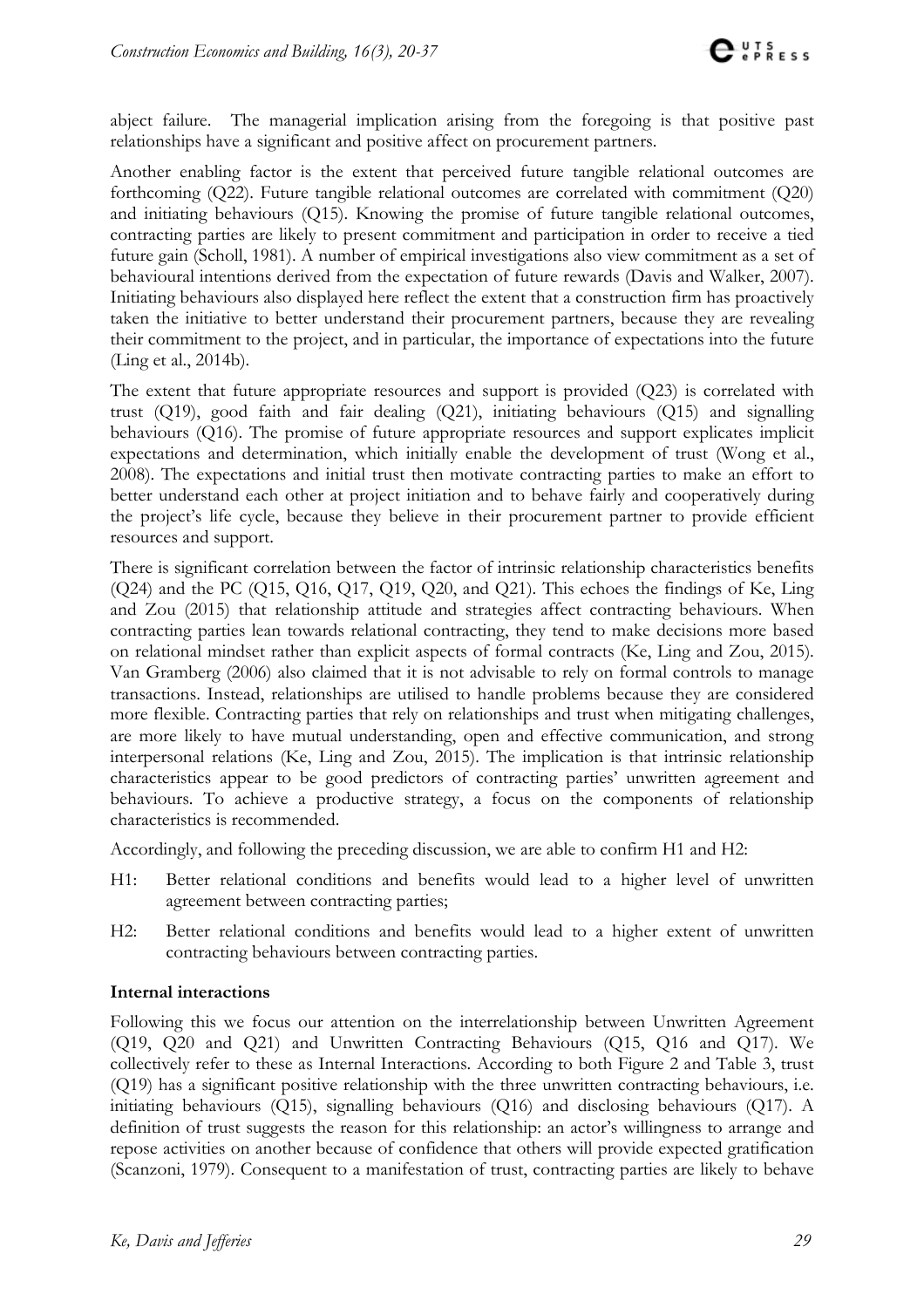responsibly to fulfil not only the contractual obligations written in the contracts, but also the unwritten implied ones. A higher extent of initiating, signalling and disclosing behaviours are therefore expected when higher level of trust exists. Confirming this, George (1987) emphasised mutual trust as one of the major characteristics of successful management teams.

Commitment (Q20) is also correlated with initiating behaviours (Q15), signalling behaviours (Q16) and disclosing behaviours (Q17). Commitment is an important attitudinal predictor of employee behaviour and intentions (Becker et al., 1996). Since contracting parties with strong commitment are more attached and involved in the project, they also want to work cooperatively to ensure project success (Leung et al., 2004). It is understandable that the extent of initiating, signalling and disclosing behaviours is expected to be higher. The findings carry some important practice implications. First, it recommended assigning future projects to procurement partners who have a track record of implementing the projects with commitment. Second, it is recommended that clients check previous performance and satisfaction, which can encourage the partners to apply commitment in the subsequent tasks (Leung et al., 2004).

There is significant correlation between good faith and fair dealing (Q21) and unwritten contracting behaviours (Q15, Q16 and Q17). This suggests that when circumstances fall outside existing contractual principles, good faith and fair dealing may make a material difference. Jackson (2007) claimed that good faith and fair dealing is particularly important to result in an acceptable level of initiating and disclosing behaviours at the stage of pre-contractual negotiations when there is no contract imposing obligations on the contracting parties. During contract administration, signalling and disclosing behaviours in regards to technical arguments, disputes and changes are also subject to an extent of good faith (Jackson, 2007).

Accordingly, and following the foregoing discussion, we are able to confirm H3:

H3: When the level of unwritten agreement between contracting parties increase, unwritten contracting behaviours are adopted to a greater extent.

#### **Impact on satisfaction**

According to Tables 4 and 5, there are positive relationships between satisfaction (Q18) and all three unwritten agreement (Q19, Q20 and Q21) and all three contracting behaviours (Q15, Q16 and Q17). Although the whole concept of the PC in construction is not well reported to date, there is rich literature investigating each component. The results in Tables 4 and 5 reinforce the findings of previous research. For instance, Wong et al. (2008) indicated that trust within project team would certainly improve the project outcome of a construction project, where collaboration among contracting parties is essential in order to accomplish sophisticated tasks that require multi-party involvement; Davis and Walker (2007) proposed a relationship development model, which highlights the enhancement of relationships due to strong commitment with goal setting and outlining deliverables being the indicators; Dagenais (2007) advocated good faith and fair dealing as a key implied principle in construction contracts; Ning and Ling (2013) considered initiating behaviours (i.e. making an effort on mutual understanding) as critical success factors of project success; open and honest communication (i.e. signalling and disclosing behaviours) is also regarded as the key to smoothen the project process and avoid potential conflicts, thereby improving the satisfaction (Ling et al., 2014b). The findings suggest that the PC has a positive impact on construction projects, and underpins a contracting strategy where contracting parties place an emphasis on the relational exchanges beyond the contracts, which is in fact one of the main measures of satisfaction.

Finally, we predicted that:

H4: A higher level of unwritten agreement between contracting parties would lead to a higher satisfaction; and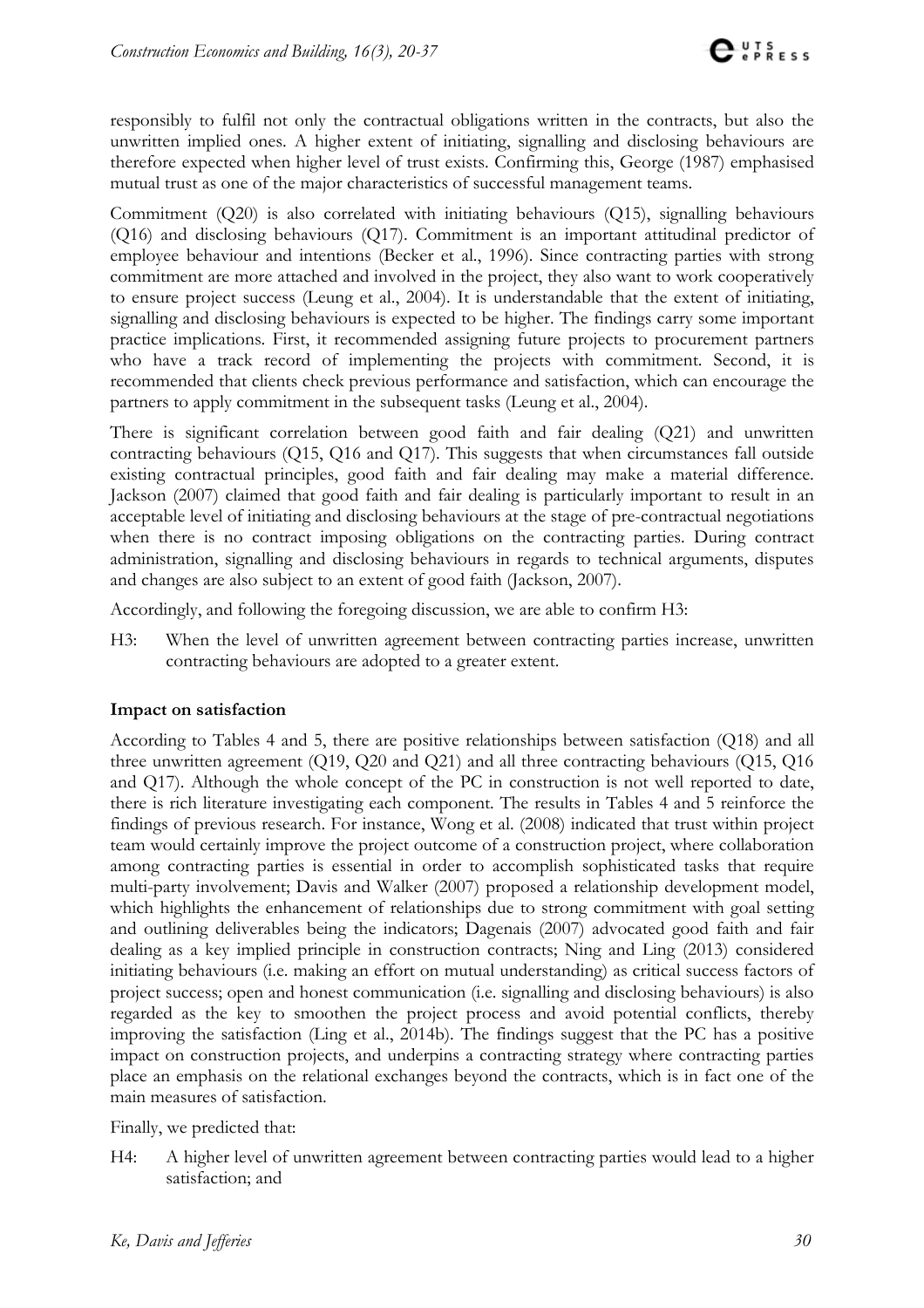H5: A higher extent of unwritten contracting behaviours between contracting parties would lead to a higher satisfaction.

### **Conclusion**

This research aimed to examine social exchanges via the psychological contract in construction procurement contracts so that partners can better manage their project relationships. In construction, the role of the PC has not been sufficiently explored; however, it has been extensively reviewed in business-related literature, which provides a foundation for the preliminary conceptual model of the PC in construction that we propose in this paper. The term PC refers to the unwritten agreement and behaviours between a construction firm and its upstream or downstream procurement partners. In the conceptual model, relational conditions and relational benefits are the enabling factors of the PC, while the PC leads to the satisfaction of the partners.

A questionnaire survey was conducted to a large sample of construction personnel. Respondents were requested to evaluate perceptions about the procurement partner across each component in the PC model. Pearson's correlation analysis was adopted to validate the hypotheses derived from the model. The results show that all the hypotheses are true. A validated model of the PC in construction was then developed based on the correlations among each component.

The findings add to the current knowledge base by showing that the PC model may have an effect on the project performance outcome and relationship quality among contracting parties. It is therefore important for contracting parties to pay attention to unwritten agreements and behaviours when managing construction projects. The findings contribute to practice by uncovering the relationships among relational conditions and benefits, the PC and procurement partners' satisfaction. The managerial implications of PC are that past relationships and relationship characteristics may be taken into account in the selection of the procurement partner, and the promise of future resources, support and tangible relational outcomes is also vital.

The research provides a greater understanding of the significant implications and managerial decisions leading to collaborative models of the firm-customer relationship. The taxonomies of PC developed can be used as a management tool to guide and support the adoption of relationship style contractual arrangements that reduce the likelihood of firms, together with their clients experiencing reduced productivity and enhanced project success.

Several limitations of the survey are acknowledged. It may be suggested that the small sample reduced the generalizability of the outcomes to some degree and it could be argued that their purposive characteristics compounded this with a limited breadth of construction delivery. However, this may be mitigated to some degree by the experience that was displayed by the overall sample. The focus of the research is novel and considers psychological contracts from a construction perspective and this essentially provides limited empirical data on the construction sector to draw from. However, the researcher team responsible for this paper believe that the foregoing research will provide a fruitful pool of discourse from which other researchers can build upon. Possible future research may focus on exploring some other elements that could be considered in the model of the PC as well as quantitatively assessing the impacts denoted in the arrows in Figure 2.

### **References**

Australian Bureau of Statistics, 2015. *Australian System of National Accounts, 2014-15*, ABS Catalogue No. 5204.0, Canberra: Australian Bureau of Statistics.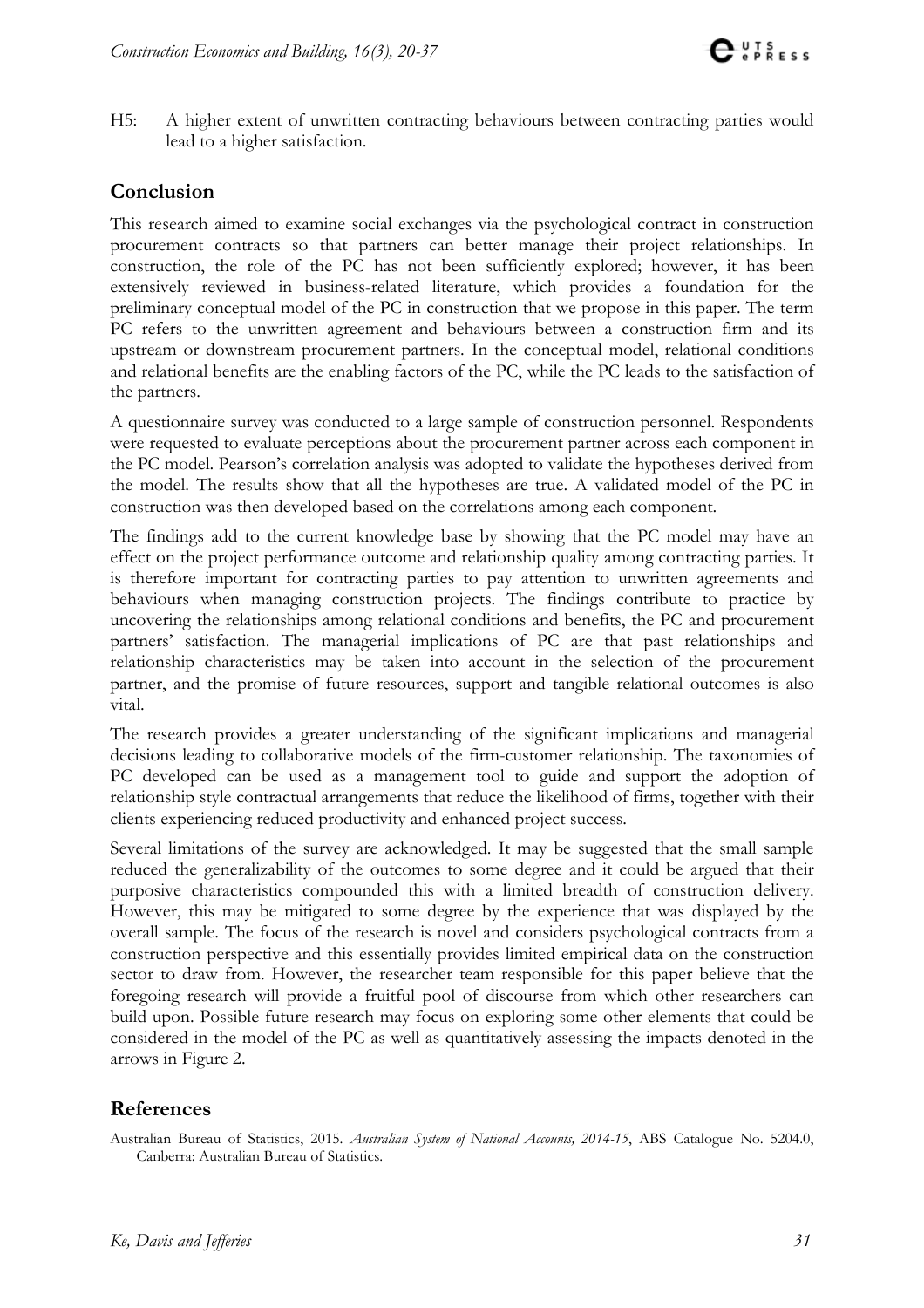- Bashir, S. and Nasir, M., 2013. Breach of psychological contract, organizational cynicism and union commitment: A study of hospitality industry in Pakistan. *International Journal of Hospitality Management*, 34, pp.61-5. doi: <http://dx.doi.org/10.1016/j.ijhm.2013.02.004>
- Becker, T.E., Billings, R.S., Eveleth, D.M. and Gilbert, N.L., 1996. Foci and bases of employee commitment: Implications for job performance. *Academy of management journal*, 39(2), pp.464-82. doi: <http://dx.doi.org/10.2307/256788>
- Bordia, S., Bordia, P. and Restubog, S.L.D., 2015. Promises from afar: a model of international student psychological contract in business education. *Studies in Higher Education*, 40(2), pp.212-32. doi: <http://dx.doi.org/10.1080/03075079.2013.823935>
- Bryman, A., 2012. *Social Research Methods.* Oxford: Oxford University Press.
- Chan, A.P.C. and Chan, A.P.L., 2004. Key performance indicators for measuring construction success. *Benchmarking: an international journal*, 11(2), pp.203-21.
- Chen, W.T. and Chen, T.T., 2007. Critical success factors for construction partnering in Taiwan. *International Journal of Project Management*, 25(5), pp.475-84. doi:<http://dx.doi.org/10.1016/j.ijproman.2006.12.003>
- Cheng, E.W., Li, H., Love, P.E. and Irani, Z., 2001. Network communication in the construction industry. *Corporate Communications: An International Journal*, 6(2), pp.61-70. doi:<http://dx.doi.org/10.1108/13563280110390314>
- Cheung, S.O., Yiu, K.T. and Chim, P.S., 2006. How relational are construction contracts? *Journal of Professional Issues in Engineering Education and Practice*, 132(1), pp.48-56. doi: [http://dx.doi.org/10.1061/\(ASCE\)1052-](http://dx.doi.org/10.1061/%28ASCE%291052-3928%282006%29132:1%2848%29) [3928\(2006\)132:1\(48\)](http://dx.doi.org/10.1061/%28ASCE%291052-3928%282006%29132:1%2848%29)
- Dagenais, D.A., 2007. Introduction to good faith in construction contracts. *Construction Management and Economics*, 25(7), pp.715-21.doi[: http://dx.doi.org/10.1080/01446190701393000](http://dx.doi.org/10.1080/01446190701393000)
- Dainty, A.R.J. and Loosemore, M., 2013. *Human Resource Management in Construction: Critical Perspectives.* Oxford, UK: Taylor & Francis Group.
- Dainty, A.R.J., Raiden, A.B. and Neale, R.H., 2004. Psychological contract expectations of construction project managers. *Engineering, Construction and Architectural Management*, 11(1), pp.33-44. doi: <http://dx.doi.org/10.1108/09699980410512647>
- Davis, P.R. and Love, P.E.D., 2011. Alliance contracting: adding value through relationship development. *Engineering, Construction and Architectural Management*, 18(5), pp.444-61. doi[: http://dx.doi.org/10.1108/09699981111165167](http://dx.doi.org/10.1108/09699981111165167)
- Davis, P.R. and Walker, D.H.T., 2007. Trust, commitment and mutual goals in Australian construction industry project alliances. In: D.H.T. Walker and S. Rowlinson, eds. *Procurement Systems: A Cross-Industry Project Management Perspective*. United Kingdom: Taylor and Francis. pp.378-99.
- Department of Infrastructure and Regional Development, 2015. *National Alliance Contracting Guidelines: Policy Principles*. Canberra: Commonwealth of Australia.
- Doloi, H.. 2013. Empirical Analysis of Traditional Contracting and Relationship Agreements for Procuring Partners in Construction Projects. *Journal of Management in Engineering*, 29(3), pp.224-35. doi: [http://dx.doi.org/10.1061/\(ASCE\)ME.1943-5479.0000141](http://dx.doi.org/10.1061/%28ASCE%29ME.1943-5479.0000141)
- Fulford, R. and Standing, C., 2014. Construction industry productivity and the potential for collaborative practice. *International Journal of Project Management*, 32(2), pp.315-26. doi:<http://dx.doi.org/10.1016/j.ijproman.2013.05.007> George, P.S., 1987. Team building without tears. *Personnel Journal*, 66(11), pp.122-29.
- Guest, D.E. and Conway, N., 2002. Communicating the psychological contract: an employer perspective. *Human resource management journal*, 12(2), pp.22-38. doi[: http://dx.doi.org/10.1111/j.1748-8583.2002.tb00062.x](http://dx.doi.org/10.1111/j.1748-8583.2002.tb00062.x)
- Guest, D.E. and Conway, N., 2004. *Employee well-being and the psychological contract: a report for the CIPD*. Chartered Institute of Personnel and Development, London.
- Gundlach, G.T., Achrol, R.S. and Mentzer, J.T., 1995. The structure of commitment in exchange. *Journal of Marketing*, 59(1), pp.78-92. doi[:http://dx.doi.org/10.2307/1252016](http://dx.doi.org/10.2307/1252016)
- Jackson, S., 2007. Good Faith in Construction-Will it Make a Difference and is it Worth the Trouble? *Construction Law Journal*, 23(6), pp.420-35.
- Jefferies, M., Davis, P.R. and Ke, Y., 2015. An investigation of psychological contracts in construction procurement. In: Leveraging knowledge and innovation for sustainable construction and development. *CIB conference Going North for Sustainability* London Southbank University. 23-25 November 2015. London, UK: IBEA Publications.
- Jelodar, M.B., Yiu, T.W. and Wilkinson, S., 2016. A conceptualisation of relationship quality in construction procurement. *International Journal of Project Management*, 34(6), pp.997-1011. doi: <http://dx.doi.org/10.1016/j.ijproman.2016.03.005>
- Jha, K. and Iyer, K., 2007. Commitment, coordination, competence and the iron triangle. *International Journal of Project Management*, 25(5), pp.527-40. doi[: http://dx.doi.org/10.1016/j.ijproman.2006.11.009](http://dx.doi.org/10.1016/j.ijproman.2006.11.009)
- Jin, X.H. and Ling, F.Y.Y., 2005. Constructing a framework for building relationships and trust in project organizations: two case studies of building projects in China. *Construction Management and Economics*, 23(7), pp.685 96. doi:<http://dx.doi.org/10.1080/01446190500127039>
- Ke, Y., Ling, F.Y.Y. and Zou, P.X.W., 2015. Effects of Contract Strategy on Interpersonal Relations and Project Outcomes of Public-Sector Construction Contracts in Australia. *Journal of Management in Engineering*, 31(4), 04014062. [http://hdl.handle.net/1959.13/1309379.](http://hdl.handle.net/1959.13/1309379) do[i:http://dx.doi.org/10.1061/\(ASCE\)ME.1943-](http://dx.doi.org/10.1061/%28ASCE%29ME.1943-5479.0000273) [5479.0000273](http://dx.doi.org/10.1061/%28ASCE%29ME.1943-5479.0000273)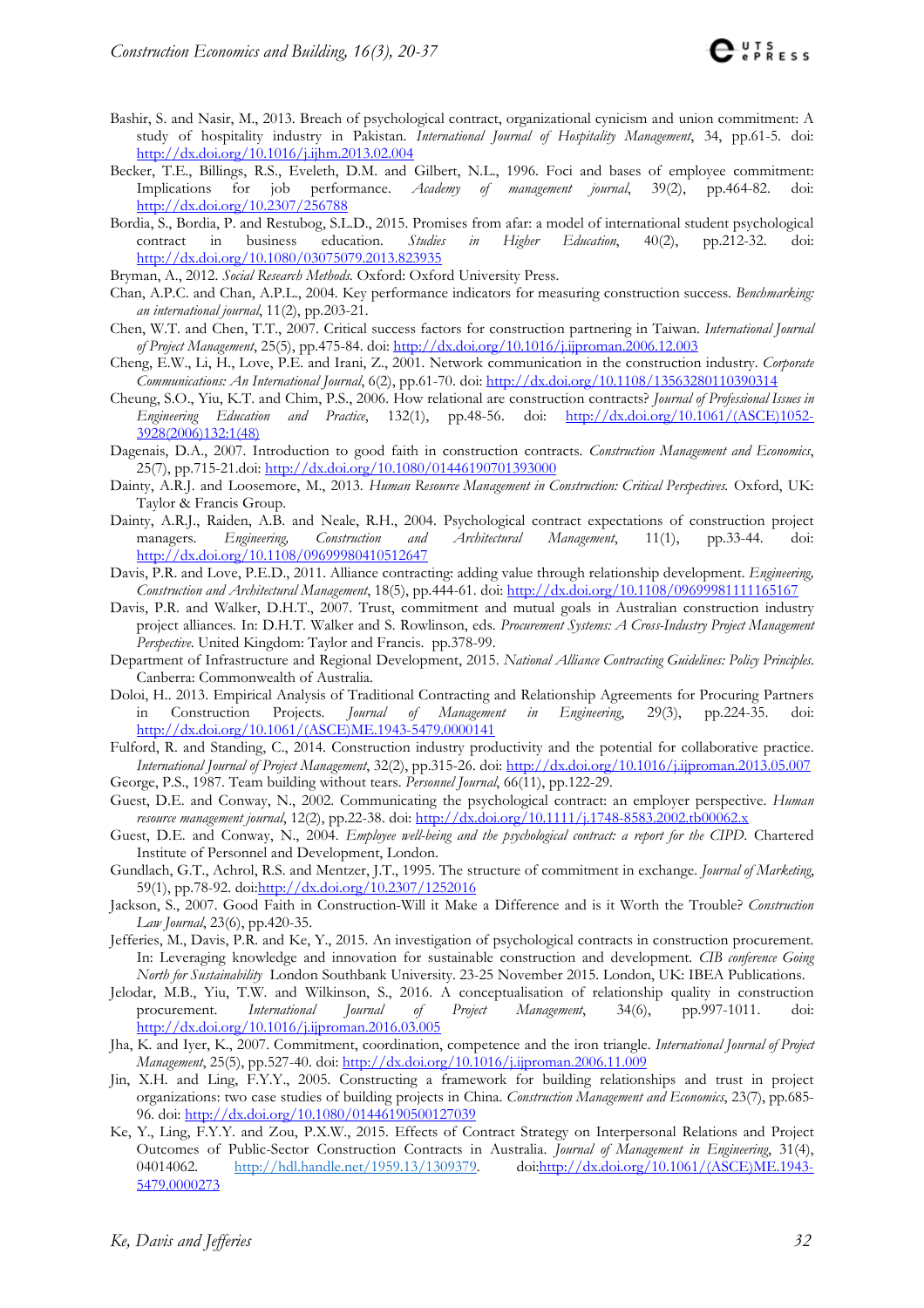- Lahdenperä, P., 2012. Making sense of the multi-party contractual arrangements of project partnering, project alliancing and integrated project delivery. *Construction Management and Economics*, 30(1), pp.57-79. doi: <http://dx.doi.org/10.1080/01446193.2011.648947>
- Leung, M.Y., Chong, A., Ng, S.T. and Cheung, M.C.K., 2004. Demystifying stakeholders' commitment and its impacts on construction projects. *Construction Management and Economics*, 22(7), pp.701-15. doi: <http://dx.doi.org/10.1080/0144619042000300736>
- Leung, M.Y., Yu, J. and Chong, M.L.A., 2015. Effects of Stress and Commitment on the Performance of Construction Estimation Participants in Hong Kong. *Journal of Construction Engineering and Management*, 142(2), 04015081.doi[: http://dx.doi.org/10.1061/\(ASCE\)CO.1943-7862.0001059](http://dx.doi.org/10.1061/%28ASCE%29CO.1943-7862.0001059)
- Leuthesser, L. and Kohli, A.K., 1995. Relational behavior in business markets: Iplications for relationship management. *Journal of Business Research*, 34(3), pp.221-33. doi: [http://dx.doi.org/10.1016/0148-2963\(95\)00006-E](http://dx.doi.org/10.1016/0148-2963%2895%2900006-E)
- Ling, F.Y.Y., Ke, Y., Kumaraswamy, M.M. and Wang, S., 2014. Key Relational Contracting Practices Affecting Performance of Public Construction Projects in China. *Journal of Construction Engineering and Management*, 140(1), 04013034. doi: [http://dx.doi.org/10.1061/\(ASCE\)CO.1943-7862.0000781](http://dx.doi.org/10.1061/%28ASCE%29CO.1943-7862.0000781)
- Ling, F.Y.Y., Ong, S.Y., Ke, Y., Wang, S. and Zou, P.X.W., 2014b. Drivers and barriers to adopting relational contracting practices in public projects: comparative study of Beijing and Sydney. *International Journal of Project Management*, 32(2), pp.275-85. doi[: http://dx.doi.org/10.1016/j.ijproman.2013.04.008](http://dx.doi.org/10.1016/j.ijproman.2013.04.008)
- Liu, J., Love, P., Davis, P., Smith, J. and Regan, M., 2014. Life-Cycle Critical Success Factors for Public-Private Partnership Infrastructure Projects. *Journal in Management in Engineering*, 31(5), 04014073. doi: [http://dx.doi.org/10.1061/\(ASCE\)ME.1943-5479.0000307](http://dx.doi.org/10.1061/%28ASCE%29ME.1943-5479.0000307)
- Lloyd-Walker, B.M., Mills, A.J. and Walker, D.H.T., 2014. Enabling construction innovation: the role of a no-blame culture as a collaboration behavioural driver in project alliances. *Construction Management and Economics*, 32(3), pp.229-45. doi[:http://dx.doi.org/10.1080/01446193.2014.892629](http://dx.doi.org/10.1080/01446193.2014.892629)
- Love, P.E., Davis, P.R., Cheung, S.O. and Irani, Z., 2011. Causal discovery and inference of project disputes. *IEEE Transactions on Engineering Management*, 58(3), pp.400-11. doi:<http://dx.doi.org/10.1109/TEM.2010.2048907>
- Love, P.E., O'Donoghue, D., Davis, P.R. and Smith, J., 2014. Procurement of Public Sector Facilities: Views of Early Contractor Involvement. *Facilities*, 32(9/10), pp.460-71. doi:<http://dx.doi.org/10.1108/F-03-2012-0020>
- Lu, P., Guo, S., Qian, L., He, P. and Xu, X., 2015. The effectiveness of contractual and relational governances in construction projects in China. *International Journal of Project Management*, 33(1), pp.212-22. do[i:http://dx.doi.org/10.1016/j.ijproman.2014.03.004](http://dx.doi.org/10.1016/j.ijproman.2014.03.004)
- Meng, X., 2010. Assessment framework for construction supply chain relationships: development and evaluation. *International Journal of Project Management*, 28(7), pp.695-707. doi: <http://dx.doi.org/10.1016/j.ijproman.2009.12.006>
- Morgan, R.M. and Hunt, S.D., 1994. The commitment-trust theory of relationship marketing. *Journal of Marketing*, 58(3), pp.20-38. doi[:http://dx.doi.org/10.2307/1252308](http://dx.doi.org/10.2307/1252308)
- Ning, Y. and Ling, F.Y.Y., 2013. Comparative study of drivers of and barriers to relational transactions faced by public clients, private contractors and consultants in public projects. *Habitat International*, 40, pp.91-9. do[i:http://dx.doi.org/10.1016/j.habitatint.2013.02.007](http://dx.doi.org/10.1016/j.habitatint.2013.02.007)
- Nunnally, J.C., 1978. *Psychometric Theory*. New York: McGraw-Hill.
- Rahman, M.M. and Kumaraswamy, M.M.. 2004. Contracting relationship trends and transitions. *Journal of Management in Engineering*, 20(4), pp.147-61 doi: [.http://dx.doi.org/10.1061/\(ASCE\)0742-597X\(2004\)20:4\(147\)](http://dx.doi.org/10.1061/%28ASCE%290742-597X%282004%2920:4%28147%29)
- Raiden, A.B., Dainty, A.R.J. and Neale, R.H., 2009. *Employee resourcing in the construction industry: strategic considerations and operational practice.* London: Spon Press.
- Richardson, D., 2014. *Productivity in the construction industry*. (TB33 August 2014 1836-9014) Canberra, ACT: The Australia Institute.
- Rousseau, D.M., 1990. New hire perceptions of their own and their employer's obligations: A study of psychological contracts. *Journal of organizational behavior*, 11(5), pp.389-400. doi[: http://dx.doi.org/10.1002/job.4030110506](http://dx.doi.org/10.1002/job.4030110506)
- Rousseau, D.M., 1995. *Psychological contracts in organizations: Understanding written and unwritten agreements*. Thousand Oaks, California: Sage Publications Inc.
- Rousseau, D. M. and Tijoriwala, S.A., 1998. Assessing psychological contracts: Issues, alternatives and measures. *Journal of organizational Behavior*, 19(S1), pp.679-95. doi: [http://dx.doi.org/10.1002/\(SICI\)1099-](http://dx.doi.org/10.1002/%28SICI%291099-1379%281998%2919:1+%3C679::AID-JOB971%3E3.0.CO;2-N) [1379\(1998\)19:1+<679::AID-JOB971>3.0.CO;2-N](http://dx.doi.org/10.1002/%28SICI%291099-1379%281998%2919:1+%3C679::AID-JOB971%3E3.0.CO;2-N)
- Sariola, R. and Martinsuo, M., 2016. Enhancing the supplier's non-contractual project relationships with designers. *International Journal of Project Management*, 34(6), pp.923-36. doi:<http://dx.doi.org/10.1016/j.ijproman.2016.04.002>
- Scanzoni, J., 1979. Social Exchange and Behavioral Interdependence. In: R.L. Burgess and T.L. Huston, eds. *Social Exchange in Developing Relationships*. New York: Academic Press, pp.61-98. doi: [http://dx.doi.org/10.1016/B978-](http://dx.doi.org/10.1016/B978-0-12-143550-9.50009-4) [0-12-143550-9.50009-4](http://dx.doi.org/10.1016/B978-0-12-143550-9.50009-4)
- Scholl, R.W., 1981. Differentiating Organizational Commitment From Expectancy as a Motivating Force. *Academy of Management Review*, 6(4), pp.589-99. doi: <http://dx.doi.org/10.2307/257637> and <http://dx.doi.org/10.5465/AMR.1981.4285698>
- Smiley, J.P., Fernie, S. and Dainty, A., 2014. Understanding construction reform discourses. *Construction Management and Economics*, 32(7-8), pp.804-15. doi[: http://dx.doi.org/10.1080/01446193.2014.909049](http://dx.doi.org/10.1080/01446193.2014.909049)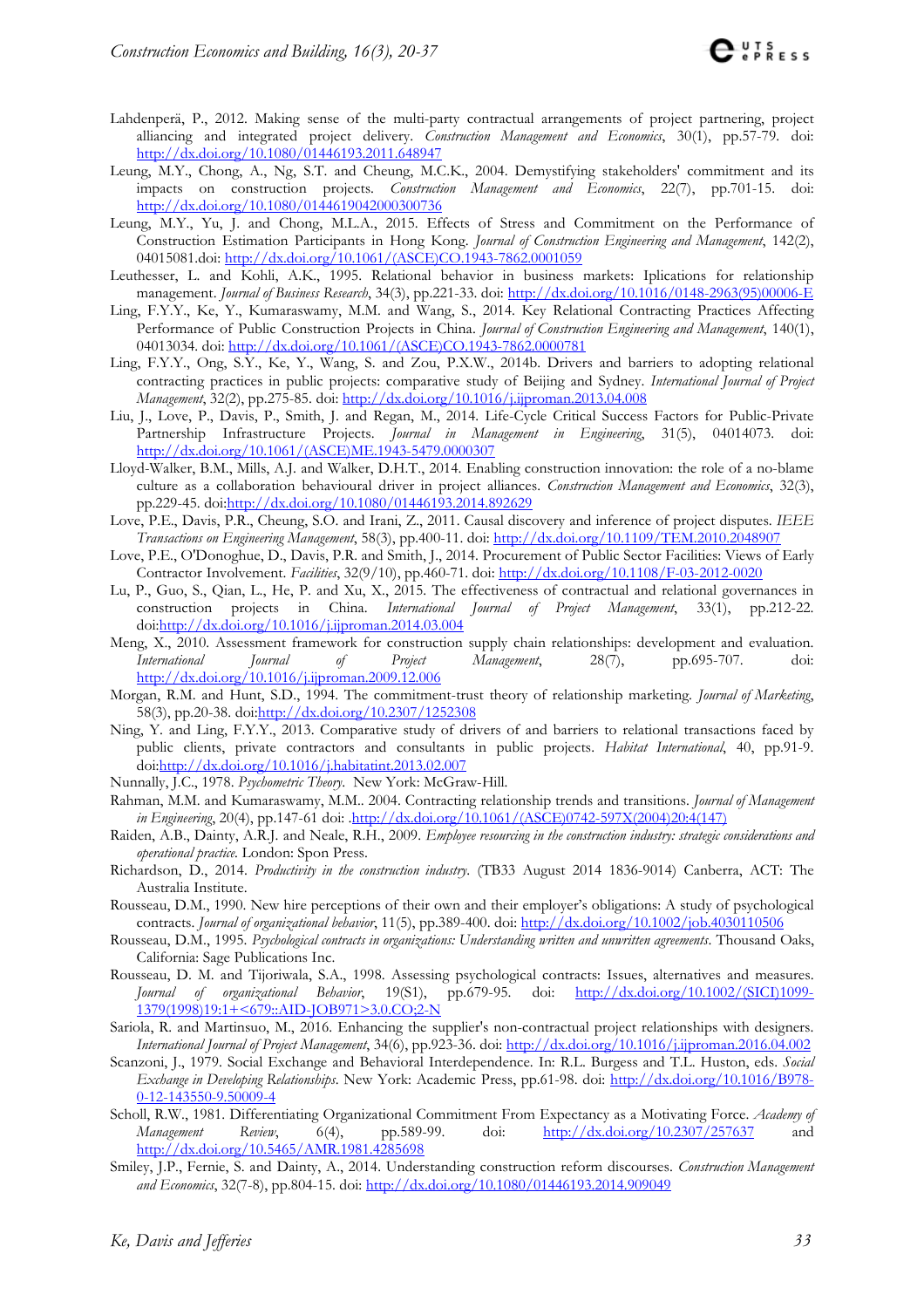Sparrow, P. and Marchington, M., 1998. *Human resource management: the new agenda*, Financial Times Pitman Publishing.

- Van Gramberg, B., 2006. *Managing workplace conflict: Alternative dispute resolution in Australia.* Annandale, NSW: The Federation Press.
- Walker, A., 2010. The development and validation of a psychological contract of safety scale. *Journal of safety research*, 41(4), pp.315-21. doi:<http://dx.doi.org/10.1016/j.jsr.2010.06.002>
- Walker, A., 2013. Outcomes associated with breach and fulfillment of the psychological contract of safety. *Journal of safety research*, 47, pp.31-7.doi[: http://dx.doi.org/10.1016/j.jsr.2013.08.008](http://dx.doi.org/10.1016/j.jsr.2013.08.008)
- Walker, A. and Hutton, D.M., 2006. The application of the psychological contract to workplace safety. *Journal of safety research*, 37(5), pp.433-41.doi:<http://dx.doi.org/10.1016/j.jsr.2006.06.001>
- Walker, D.H.T., Harley, J. and Mills, A., 2015. Performance of project alliancing in Australasia: a digest of infrastructure development from 2008 to 2013. *Construction Economics and Building*, 15(1), pp.1-18. do[i:http://dx.doi.org/10.5130/ajceb.v15i1.4186](http://dx.doi.org/10.5130/ajceb.v15i1.4186)
- Walker, D.H.T. and Lloyd-Walker, B.M., 2015. *Collaborative Project Procurement Arrangements*. Project Management Institute.
- Wong, W.K., Cheung, S.O., Yiu, T.W. and Pang, H.Y., 2008. A framework for trust in construction contracting. *International Journal of Project Management*, 26(8), pp.821-29. doi:<http://dx.doi.org/10.1016/j.ijproman.2007.11.004>
- Wyse, D.D. and Malik, S., 2005. Audit Contract Provisions and Real-Time Cost Reporting in Construction Contracting. *Journal of Professional Issues in Engineering Education and Practice*, 131(4), pp.297-300. doi: [http://dx.doi.org/10.1061/\(ASCE\)1052-3928\(2005\)131:4\(297\)](http://dx.doi.org/10.1061/%28ASCE%291052-3928%282005%29131:4%28297%29)
- Yang, H. and Fu, H., 2013. Psychological Contract Structure of Banks and Credit Customers Based on the Empirical Study of Banking Industry in Jiangxi Province. *Journal of Applied Sciences*, 13(17), pp.3431-434. doi: <http://dx.doi.org/10.3923/jas.2013.3431.3434>

### **Appendix: Simplified questionnaire**

- 1. What is your gender?
- 2. Which category below includes your age?
- 3. How many year of experience do you have in project delivery?
- 4. What is your job role?
- 5. What sector of the construction industry do you come from?
- 6. About how many employees work at your organization?
- 7. Approximately what is your organisation's annual turnover?
- 8. What best describes your place of work?
- 9. How would you best describe the facility?
- 10. What was the project's original value at the award of the contract?
- 11. What type of procurement method was used for the project?
- 12. What type of tendering was used to select your organisation for the project?

13. To assist us please identify if in answering the following questions you are thinking about an upstream relationship (for example a client), or a downstream relationship (for example a specialist contractor). Please retain this thought through the remainder of the questionnaire.

14. How long has this relationship been in place?

15. Please check the box adjacent to each statement that reflects your perception of your procurement partner's initiating behaviours (proactively taken the initiative to better understand you) whilst working with you on a recent project.

• In the project, our major partner spends time learning how to help me lower costs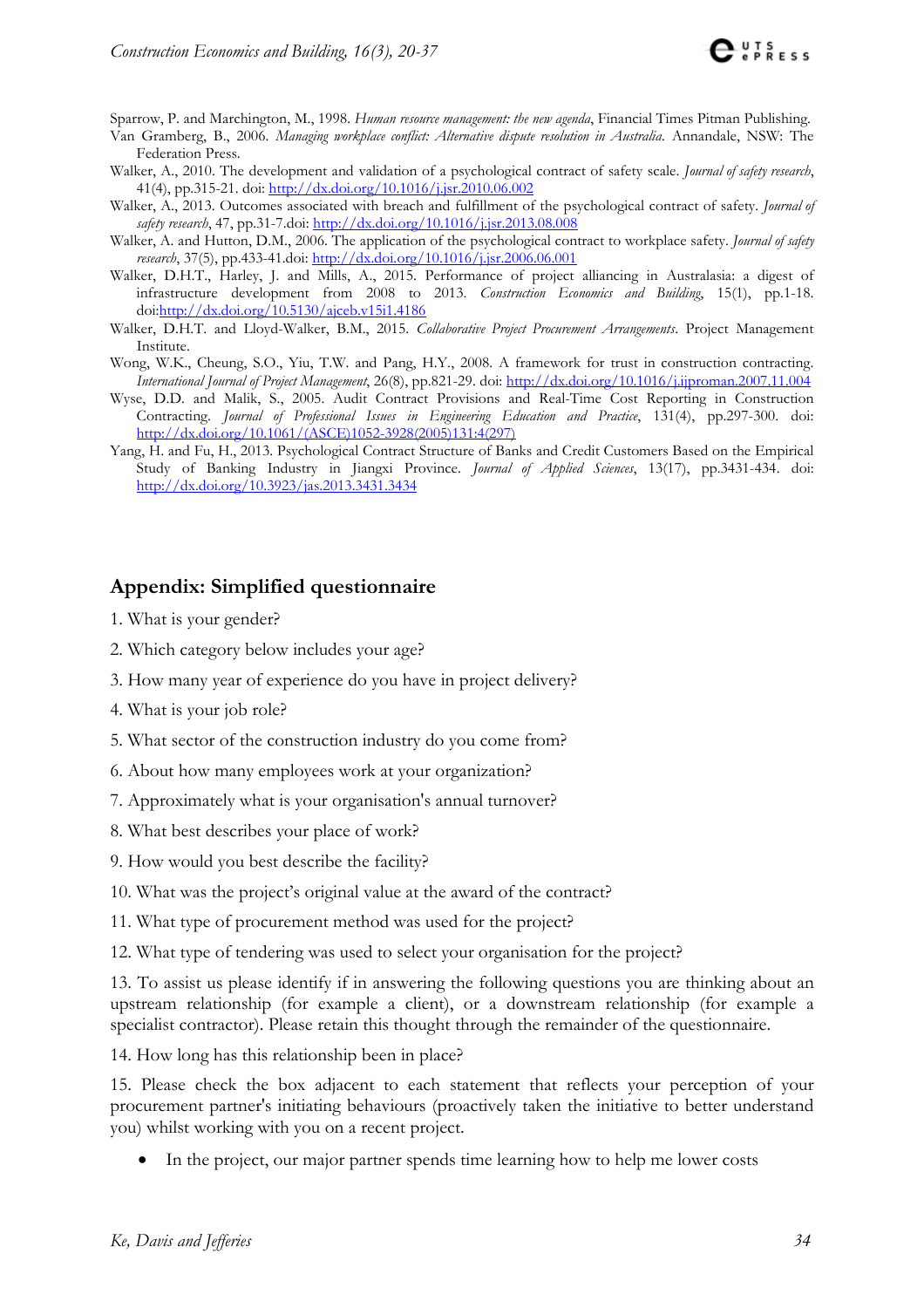- In the project, our major partner spend time trying to help me gain maximum benefit from their input
- In the project, our major partner makes an effort to keep themselves abreast of my changing needs
- In the project, our major partner shows an active interest in helping me become more competitive
- In the project, our major partner keeps themselves abreast with changes in my competitive environment
- In the project, our major partners show an active interest in trying to understand how my organisation works

16. Please check the box adjacent to each statement that reflects your perception of your procurement partner's signalling behaviours (the extent partners divulge product or pricing information in advance) whilst working with you on a recent project.

- In the project, our major partner gives me ample notice of any planned changes
- In the project, our major partner does a good job of notifying me of advance delivery schedules
- In the project, our major partner informs me of any changes in procedures well ahead of time
- In the project, our major partner informs me early of any plans to change their team
- In the project, our major partner discusses plans to change the quality of the product
- In the project, our major partner gives plenty of notice if the level of service is about to change

17. Please check the box adjacent to each statement that reflects your perception of your procurement partner's disclosing behaviours (the extent that partners reveal sensitive information about themselves and or their operations) whilst working with you on a recent project.

- In the project, our major partner alters the facts slightly
- In the project, our major partner keeps me informed of new developments
- In the project, our major partner tends to sidestep any talk about weaknesses in their organisation
- In the project, our major partner gives us a clear picture of what goes on behind-thescenes in their organisation
- In the project, our major partner communicates well their expectations of my organisation

18. Please check the box adjacent to each statement that reflects your perception of your procurement partner's satisfaction whilst working with you on a recent project.

- In the project, our major partner is committed to my overall relationship with them
- In the project, our major partner wishes there were more partners like us
- In the project, our major partner would like our relationship with them to continue in the coming years
- In the project, our major partner feels it is a pleasure working with me
- In the project, our major partner feels there is always some problem with our relationship

19. Please check the box adjacent to each statement that reflects your perception of your procurement partner's trust whilst working with you on a recent project.

- In the project, our major partner is reliable and they do what they say they will
- In the project, our major partner is perfectly honest and truthful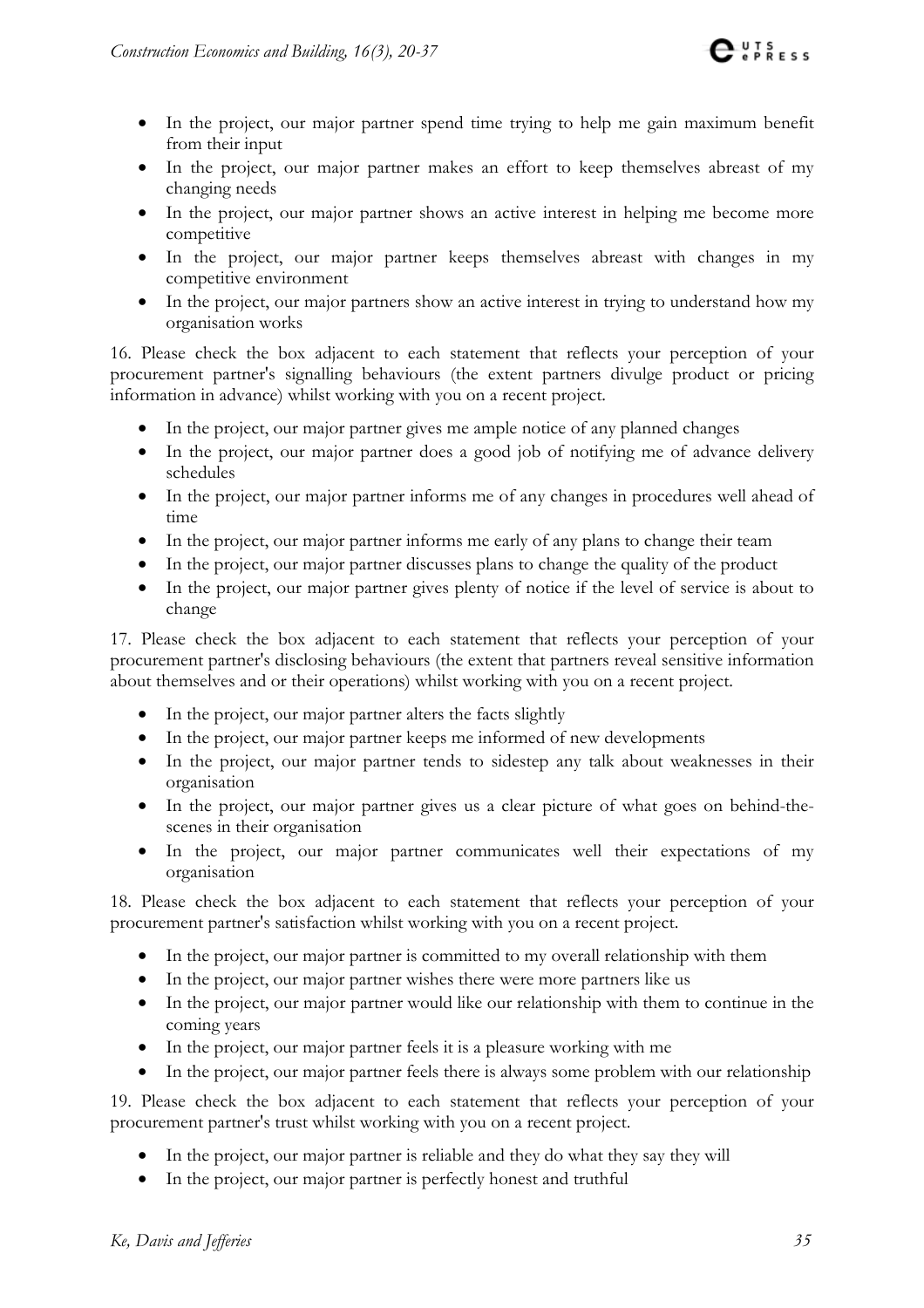

- In the project, our major partner can be trusted completely
- In the project, our major partner can be counted on to do what is right
- In the project, our major partner is always faithful
- In the project, our major partner is someone that I have great confidence in
- In the project, and major partner has high integrity

20. Please check the box adjacent to each statement that reflects your perception of your procurement partner's commitment whilst working with you on a recent project.

- In the project, our major partner is something that I am dedicated to
- In the project, our major partner is very important
- In the project, our major partner is of little significance
- In the project, our major partner is something to be maintained indefinitely
- In the project, our major partner is very much like family
- In the project, our major partner is something that I really care about
- In the project, our major partner deserves maximum attention

21. Please check the box adjacent to each statement that reflects your perception of your procurement partner's good faith and fair dealing (the level of honesty, professionalism and collegiality that is given) whilst working with you on a recent project

- Our major partner promised a collaborative work environment between our organisations
- Our major partner promised candid and open feedback within our relationship
- Our major partner promised respect for our organisations efforts within the relationship
- Our major partner promised a cooperative working relationship between our organisations
- Our major partner promised honest treatment towards our organisation in the relationship
- Our major partner promised professional and collegiality directed toward our organisation

22. Please check the box adjacent to each statement that reflects your perception of your procurement partner's relational benefits (the extent that perceived future tangible relational outcomes are forthcoming) whilst working with you on a recent project

- Our major partner promised attractive benefits to our organisation to secure future work
- Our major partner promised positive financial returns tied to our organisation's performance
- Our major partner promised good opportunities for advancing our organisation
- Our major partner promised incentives linked to their organisation's performance

23. Please check the box adjacent to each statement that reflects your perception of your procurement partner's relational conditions (the extent that future appropriate resources and support is provided) whilst working with you on a recent project

- Our major partner promised the tools necessary for our organisation to perform its role effectively
- Our major partner promised an environment that promotes the opportunity for our organisation to learn
- Our major partner promised materials and equipment needed by our organisation to perform its role